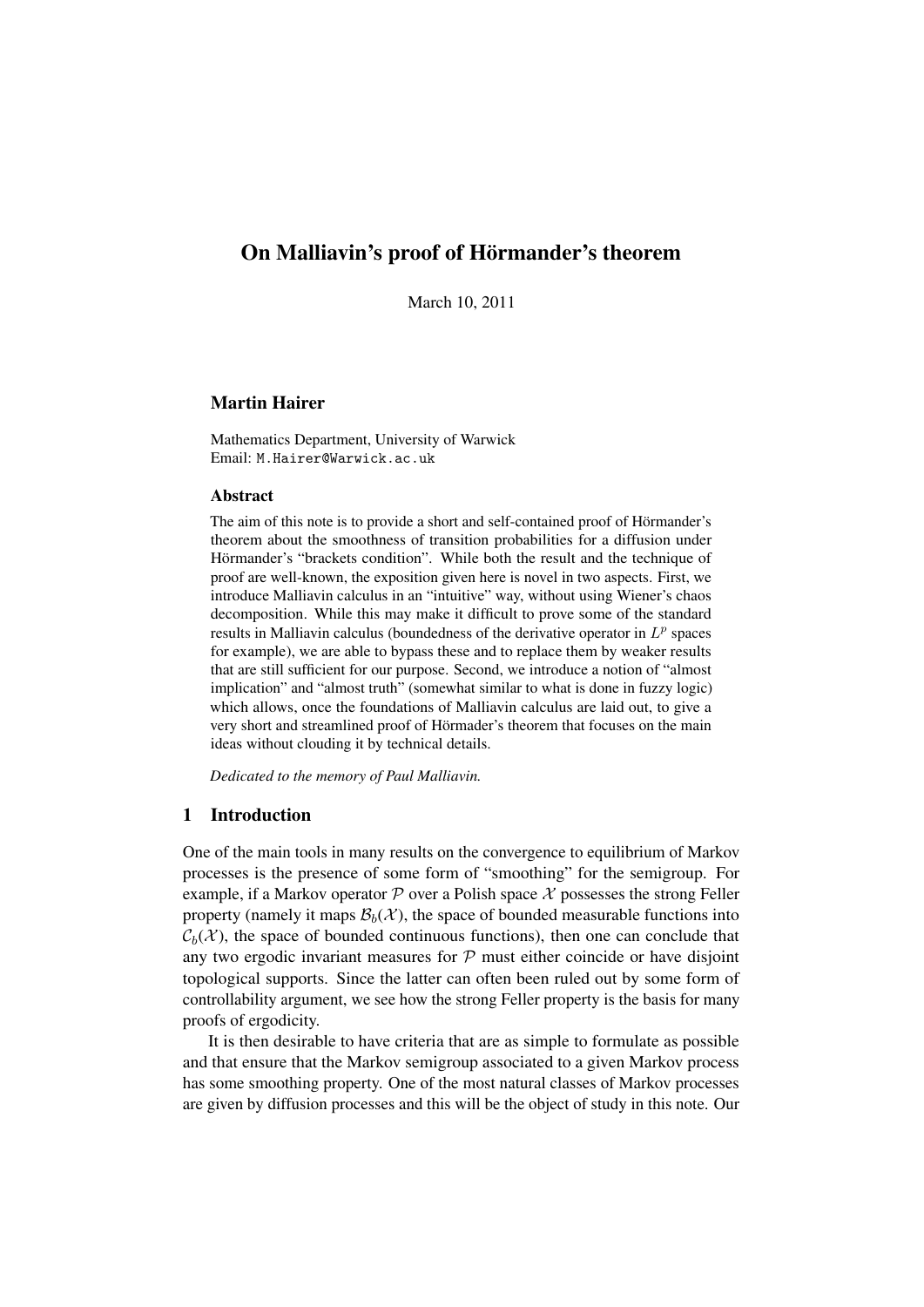#### INTRODUCTION 2

main object of study is a stochastic differential equation of the form

$$
dx = V_0(x) dt + \sum_{i=1}^{m} V_i(x) \circ dW_i , \qquad (1.1)
$$

where the  $V_i$ 's are smooth vector fields on  $\mathbb{R}^n$  and the  $W_i$ 's are independent standard Wiener processes. In order to keep all arguments as straightforward as possible, we will assume throughout this note that these vector fields assume the coercivity assumptions necessary so that the solution flow to  $(1.1)$  is smooth with respect to its initial condition and that all of its derivatives have moments of all orders. This is satisfied for example if the  $V_i$ 's are  $C^{\infty}$  with bounded derivatives of all orders.

Remark 1.1 We wrote (1.1) as a Stratonowich equation on purpose. This is for two reasons: at a pragmatic level, this is the "correct" formulation which allows to give a clean statement of Hörmander's theorem (see Definition 1.2 below). At the intuitive level, the question of smoothness of transition probabilities is related to that of the extent of their support. The Stroock-Varadhan support theorem [SV72] characterises this as consisting precisely of the closure of the set of points that can be reached if the Wiener processes  $W_i$  in (1.1) are replaced by arbitrary smooth control functions. This would not be true in general for the Itô formulation.

It is well-known that if the equation (1.1) is elliptic namely if, for every point  $x \in \mathbb{R}^n$ , the linear span of  $\{V_i(x)\}_{i=1}^m$  is all of  $\mathbb{R}^n$ , then the law of the solution to (1.1) has a smooth density with respect to Lebesgue measure. Furthermore, the corresponding Markov semigroup  $P_t$  defined by

$$
\mathcal{P}_t\varphi(x_0)=\mathbf{E}_{x_0}\varphi(x_t)\;,
$$

is so that  $\mathcal{P}_t\varphi$  is smooth, even if  $\varphi$  is only bounded measurable. (Think of the solution to the heat equation, which corresponding to the simplest case where  $V_0 = 0$  and the  $V_i$  form an orthonormal basis of  $\mathbb{R}^n$ .) In practice however, one would like to obtain a criterion that also applies to some equations where the ellipticity assumption fails. For example, a very well-studied model of equilibrium statistical mechanics is given by the Langevin equation:

$$
dq = p dt, \qquad dp = -\nabla V(q) dt - p dt + \sqrt{2T} dW(t),
$$

where  $T > 0$  should be interpreted as a temperature,  $V : \mathbf{R}^n \to \mathbf{R}_+$  is a sufficiently coercive potential function, and  $W$  is an *n*-dimensional Wiener process. Since solutions to this equation take values in  $\mathbb{R}^{2n}$  (both p and q are n-dimensional), this is definitely not an elliptic equation. At an intuitive level however, one would expect it to have some smoothing properties: smoothing reflects the spreading of our uncertainty about the position of the solution and the uncertainty on  $p$  due to the presence of the noise terms gets instantly transmitted to  $q$  via the equation  $dq = p dt$ .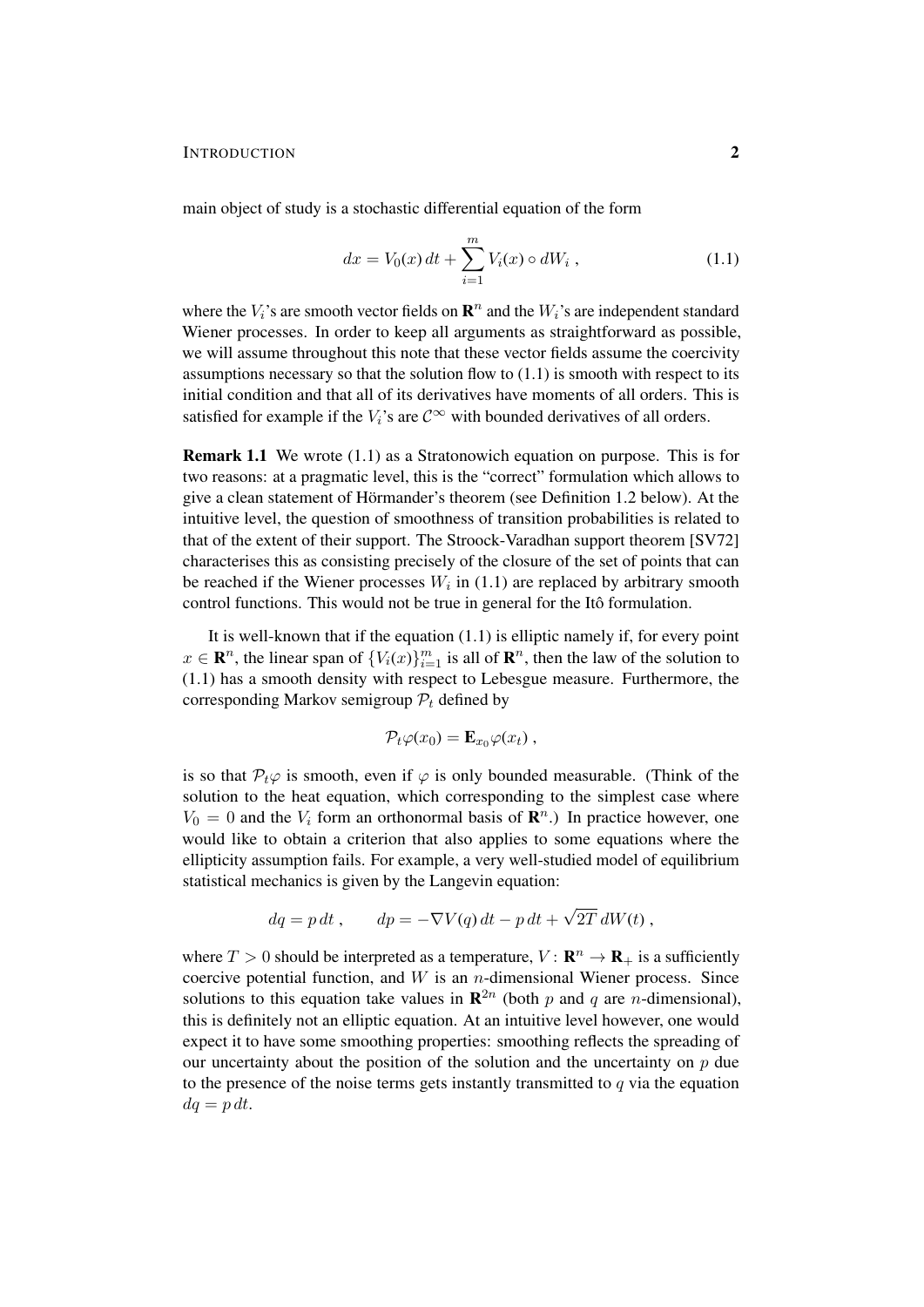In a seminal paper [Hör67], Hörmander was the first to formulate the "correct" non-degeneracy condition ensuring that solutions to (1.1) have a smoothing effect. To describe this non-degeneracy condition, recall that the Lie bracket  $[U, V]$  between two vector fields U and V on  $\mathbb{R}^n$  is the vector field defined by

$$
[U, V](x) = DV(x) U(x) - DU(x) V(x) ,
$$

where we denote by DU the derivative matrix given by  $(DU)_{ij} = \partial_j U_i$ . This notation is consistent with the usual notation for the commutator between two linear operators since, if we denote by  $A_U$  the first-order differential operator acting on smooth functions f by  $A_U f(x) = \langle U(x), \nabla f(x) \rangle$ , then we have the identity  $A_{[U,V]} = [A_U, A_V].$ 

With this notation at hand, we give the following definition:

**Definition 1.2** Given an SDE (1.1), define a collection of vector fields  $\mathcal{V}_k$  by

$$
\mathscr{V}_0 = \{ V_i : i > 0 \}, \quad \mathscr{V}_{k+1} = \mathscr{V}_k \cup \{ [U, V_j] : U \in \mathscr{V}_k \& j \ge 0 \}.
$$

We also define the vector spaces  $\mathcal{V}_k(x) = \text{span}\{V(x) : V \in \mathcal{V}_k\}$ . We say that (1.1) satisfies the *parabolic Hörmander condition* if  $\bigcup_{k\geq 1} \mathcal{V}_k(x) = \mathbf{R}^n$  for every  $x \in \mathbf{R}^n$ .

With these notations, Hörmander's theorem can be formulated as

Theorem 1.3 *Consider (1.1) and assume that all vector fields have bounded derivatives of all orders. If it satisfies the parabolic Hörmander condition, then its solutions admit a smooth density with respect to Lebesgue measure and the corresponding Markov semigroup maps bounded functions into smooth functions.*

Hörmander's original proof was formulated in terms of second-order differential operators and was purely analytical in nature. Since the main motivation on the other hand was probabilistic and since, as we will see below, Hörmander's condition can be understood at the level of properties of the trajectories of (1.1), a more stochastic proof involving the original stochastic differential equation was sought for. The breakthrough came with Malliavin's seminal work [Mal78], where he laid the foundations of what is now known as the "Malliavin calculus", a differential calculus in Wiener space and used it to give a probabilistic proof of Hörmander's theorem. This new approach proved to be extremely successful and soon a number of authors studied variants and simplifications of the original proof [Bis81b, Bis81a, KS84, KS85, KS87, Nor86]. Even now, more than three decades after Malliavin's original work, his techniques prove to be sufficiently flexible to obtain related results for a number of extensions of the original problem, including for example SDEs with jumps [Tak02, IK06, Cas09, Tak10], infinite-dimensional systems [Oco88, BT05, MP06, HM06, HM11], and SDEs driven by Gaussian processes other than Brownian motion [BH07, CF10, HP11].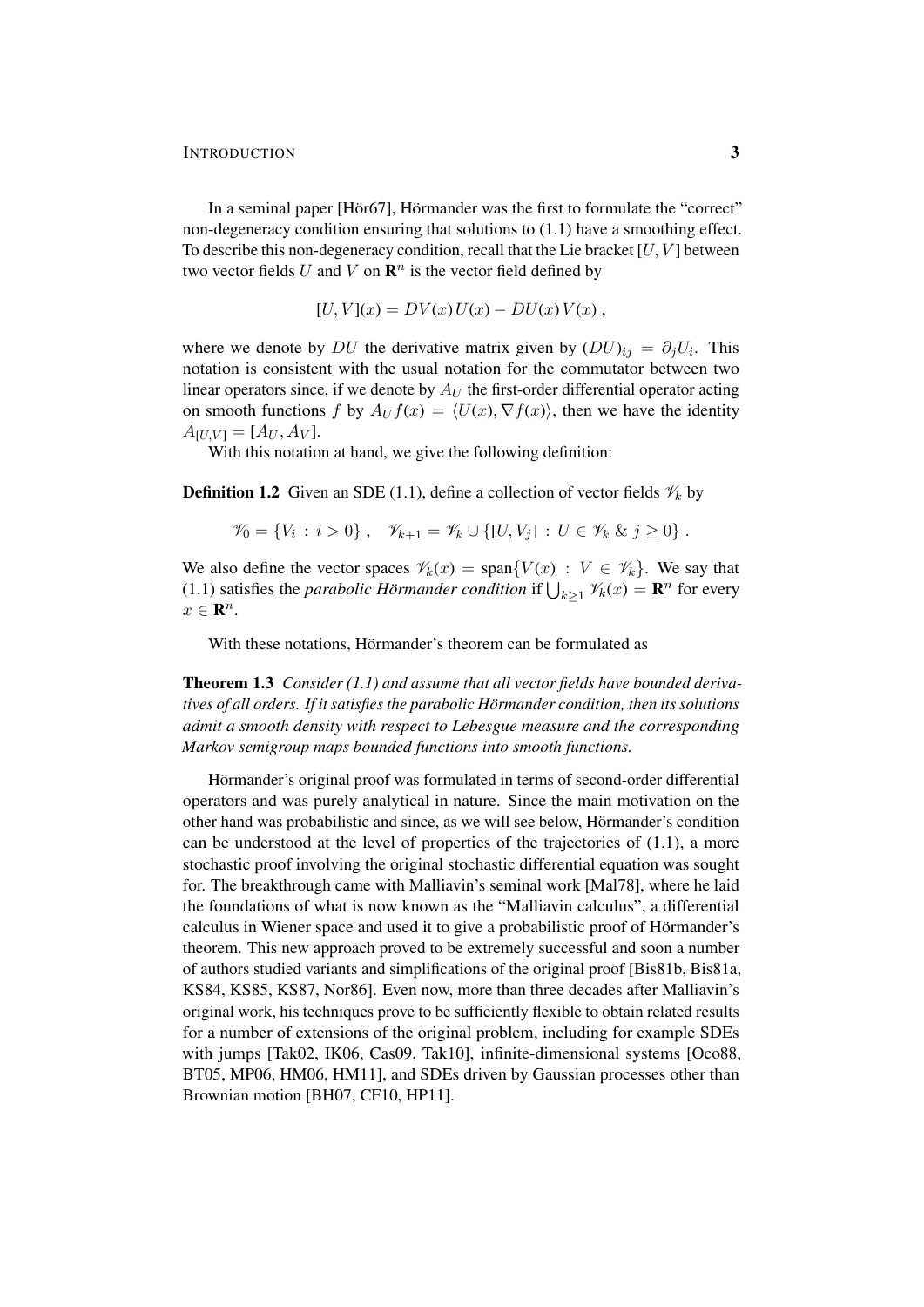A complete rigorous proof of Theorem 1.3 goes somewhat beyond the scope of these notes. However, we hope to be able to give a convincing argument showing why this result is true and what are the main steps involved in its probabilistic proof. The aim in writing these notes was to be sufficiently self-contained so that a strong PhD student interested in stochastic analysis would be able to fill in the missing gaps without requiring additional ideas. The interested reader can find the technical details required to make the proof rigorous in [Mal78, KS84, KS85, KS87, Nor86, Nua95]. Hörmander's original, completely different, proof using fractional integrations can be found in [Hör67]. A yet completely different functional-analytic proof using the theory of pseudo-differential operators was developed by Kohn in  $[Koh78]$  and can also be found in  $[Hör85]$  or, in a slightly different context, in the recent book [HN05].

The remainder of these notes is organised as follows. First, in Section 2 below, we will show why it is natural that the iterated Lie brackets appear in Hörmander's condition. Then, in Section 3, we will give an introduction to Malliavin calculus, including in particular its integration by parts formula in Wiener space. Finally, in Section 4, we apply these tools to the particular case of smooth diffusion processes in order to give a probabilistic proof of Hörmander's theorem.

### Acknowledgements

These notes were part of a minicourse given at the University of Warwick in July 2010; thanks are due to the organisers for this pleasant event. I would also like to thank Michael Scheutzow and Hendrik Weber who carefully read a previous version of the manuscript and pointed out several misprints. Remaining mistakes were probably added later on! Finally, I would like to acknowledge financial support provided by the EPSRC through grants EP/E002269/1 and EP/D071593/1, the Royal Society through a Wolfson Research Merit Award, and the Leverhulme Trust through a Philip Leverhulme prize.

#### 2 Why is it the correct condition?

At first sight, the condition given in Definition 1.2 might seem a bit strange. Indeed, the vector field  $V_0$  is treated differently from all the others: it appears in the recursive definition of the  $\mathcal{V}_k$ , but not in  $\mathcal{V}_0$ . This can be understood in the following way: consider trajectories of (1.1) as curves in space-time. By the Stroock-Varadhan support theorem [SV72], the law of the solution to (1.1) on pathspace is supported by the closure of those smooth curves that, at every point  $(x, t)$ , are tangent to the hyperplane spanned by  $\{\hat{V}_0, \ldots, \hat{V}_m\}$ , where we set

$$
\hat{V}_0(x,t) = \begin{pmatrix} V_0(x) \\ 1 \end{pmatrix}, \qquad \hat{V}_j(x,t) = \begin{pmatrix} V_j(x) \\ 0 \end{pmatrix}, \quad j = 1,\ldots,m.
$$

With this notation at hand, we could define  $\hat{\mathcal{V}}_k$  as in Definition 1.2, but with  $\hat{\mathcal{V}}_0$  =  $\{\hat{V}_0, \ldots, \hat{V}_m\}$ . Then, it is easy to check that Hörmander's condition is equivalent to the condition that  $\bigcup_{k\geq 1} \hat{\mathcal{V}}_k = \mathbf{R}^{n+1}$  for every  $(x, t) \in \mathbf{R}^{n+1}$ .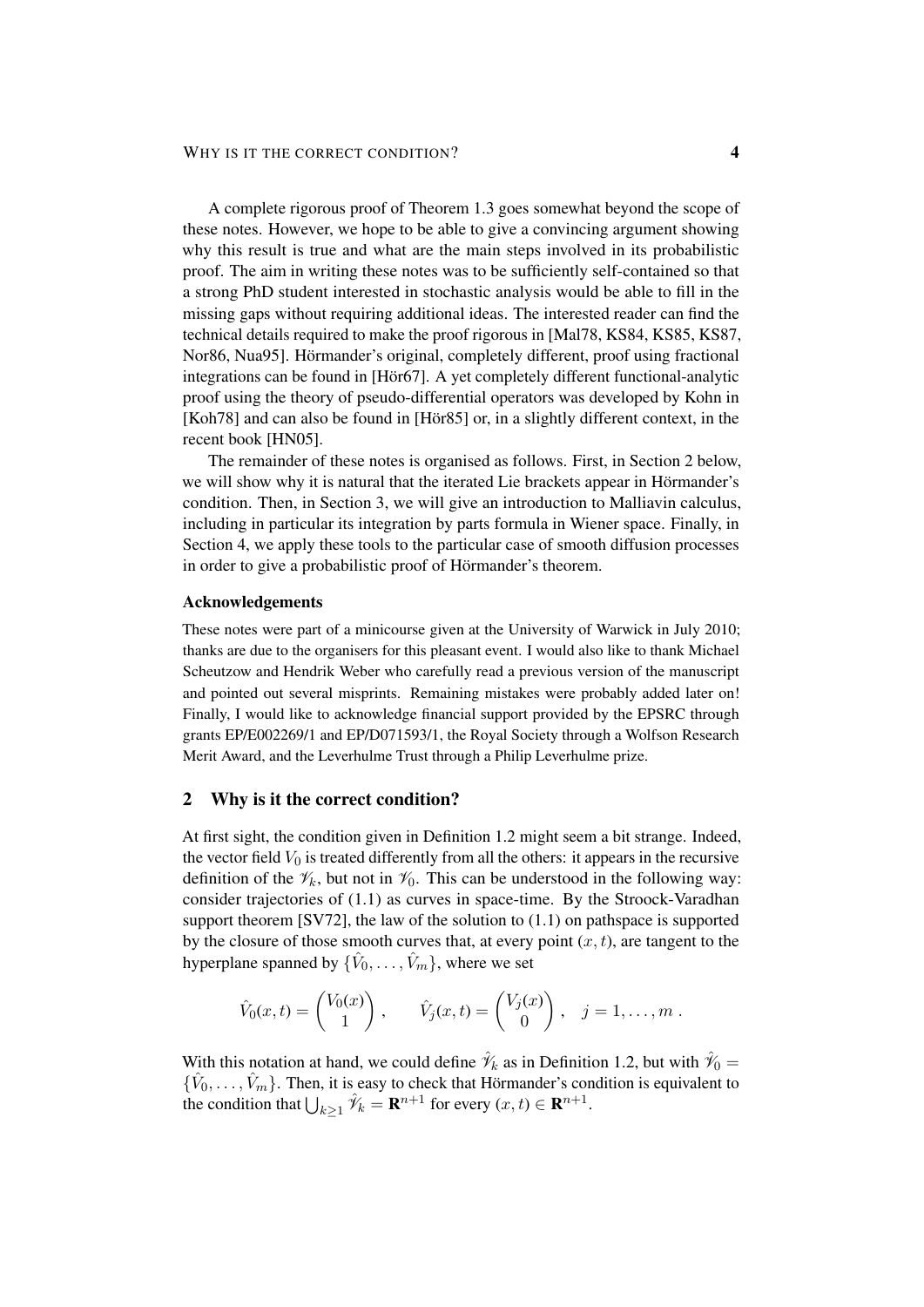#### WHY IS IT THE CORRECT CONDITION? 5

This condition however has a simple geometric interpretation. For a smooth manifold M, recall that  $E \subset T\mathcal{M}$  is a smooth subbundle of dimension d if  $E_x \subset T_x\mathcal{M}$  is a vector space of dimension d at every  $x \in \mathcal{M}$  and if the dependency  $x \mapsto E_x$  is smooth. (Locally,  $E_x$  is the linear span of finitely many smooth vector fields on M.) A subbundle is called *integrable* if, whenever U, V are vector fields on M taking values in E, their Lie bracket  $[U, V]$  also takes values in E.

With these definitions at hand, recall the well-known Frobenius integrability theorem from differential geometry:

**Theorem 2.1** Let M be a smooth n-dimensional manifold and let  $E \subset TM$  be a *smooth vector bundle of dimension* d < n*. Then* E *is integrable if and only if there (locally) exists a smooth foliation of* M *into leaves of dimension* d *such that, for every*  $x \in M$ *, the tangent space of the leaf passing through* x *is given by*  $E_x$ *.* 

In view of this result, Hörmander's condition is not surprising. Indeed, if we define  $E_{(x,t)} = \bigcup_{k \geq 0} \hat{\mathcal{V}}_k(x,t)$ , then this gives us a subbundle of  $\mathbf{R}^{n+1}$  which is integrable by construction of the  $\hat{\mathcal{V}}_k$ . Note that the dimension of  $E_{(x,t)}$  could in principle depend on  $(x, t)$ , but since the dimension is a lower semicontinuous function, it will take its maximal value on an open set. If, on some open set, this maximal value is less than  $n + 1$ , then Theorem 2.1 tells us that, there exists a submanifold (with boundary)  $\overline{\mathcal{M}} \subset \mathcal{M}$  of dimension strictly less than n such that  $T_{(y,s)}\overline{\mathcal{M}} = E_{(y,s)}$  for every  $(y, s) \in \overline{\mathcal{M}}$ . In particular, all the curves appearing in the Stroock-Varadhan support theorem and supporting the law of the solution to (1.1) must lie in M until they reach its boundary. As a consequence, since M is always transverse to the sections with constant  $t$ , the solutions at time  $t$  will, with positive probability, lie in a submanifold of  $\mathcal M$  of strictly positive codimension. This immediately implies that the transition probabilities cannot be continuous with respect to Lebesgue measure.

To summarise, if Hörmander's condition fails on an open set, then transition probabilities cannot have a density with respect to Lebesgue measure, thus showing that Hörmander's condition is "almost necessary" for the existence of densities. The hard part of course is to show that it is a sufficient condition. Intuitively, the reason is that Hörmander's condition allows the solution to  $(1.1)$  to "move in all directions". Why this is so can be seen from the following interpretation of the Lie brackets. Set

$$
u_n(t) = \frac{1}{n} \cos(n^2 t)
$$
,  $v_n(t) = \frac{1}{n} \sin(n^2 t)$ ,

and consider the solution to

$$
\dot{x} = U(x)\,\dot{u}_n(t) + V(x)\,\dot{v}_n(t) \,. \tag{2.1}
$$

We claim that, as  $n \to \infty$ , this converges to the solution to

$$
\dot{u} = \frac{1}{2}[U, V](x) \tag{2.2}
$$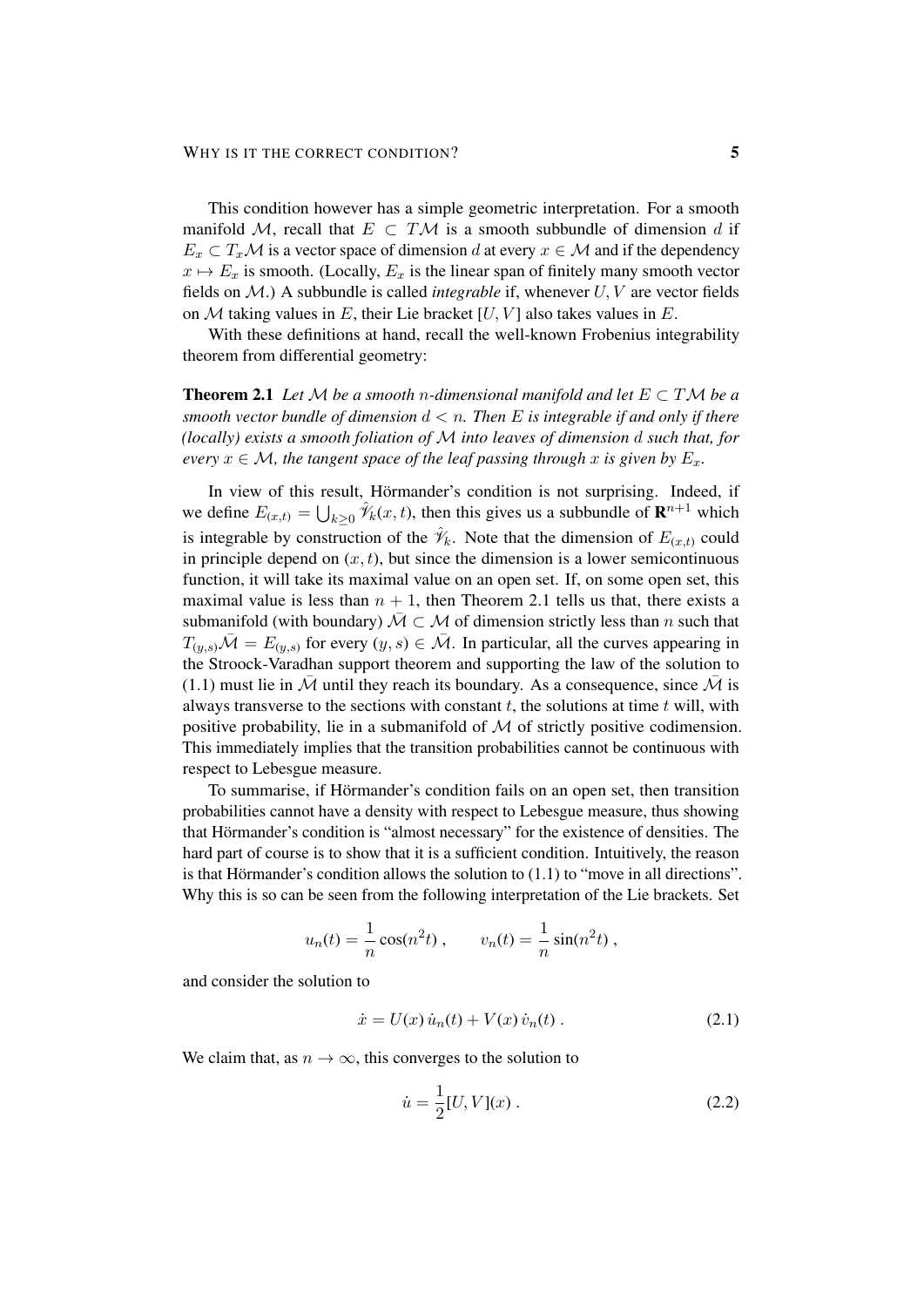This can be seen as follows. If we integrate (2.1) over a short time interval, we have the first order approximation

$$
x(h) \approx x^{(1)}(h) \stackrel{\text{def}}{=} x_0 + U(x_0)u_n(h) + V(x_0)v_n(h)
$$
,

which simply converges to  $x_0$  as  $n \to \infty$ . To second order, however, we have

$$
x(h) \approx x_0 + \int_0^h (U(x^{(1)}) \dot{u}_n + V(x^{(1)}) \dot{v}_n) dt
$$
  
\n
$$
\approx x^{(1)}(h) + \int_0^h (DU(x_0) \dot{u}_n + DV(x_0) \dot{v}_n) (U(x_0)u_n + V(x_0)v_n) dt
$$
  
\n
$$
\approx x_0 + \int_0^h (DU(x_0)V(x_0)v_n \dot{u}_n + DV(x_0)U(x_0)u_n \dot{v}_n) dt.
$$

Here, we used the fact that the integral of  $u_n\dot{u}_n$  (and similarly for  $v_n\dot{v}_n$ ) is given by 1  $\frac{1}{2}u_n^2$  and therefore converges to 0 as  $n \to 0$ . Note now that over a period,  $v_n(t)\dot{u}_n(t)$ averages to  $-\frac{1}{2}$  $\frac{1}{2}$  and  $u_n(t)\dot{v}_n(t)$  averages to  $\frac{1}{2}$ , thus showing that one does indeed obtain (2.2) in the limit. This reasoning shows that, by combining motions in the directions  $U$  and  $V$ , it is possible to approximate, to within arbitrary accuracy, motion in the direction  $[U, V]$ .

A similar reasoning shows that if we consider

$$
\dot{x} = U(x) + V(x) \dot{v}_n(t) ,
$$

then, to lowest order in  $1/n$ , we obtain that as  $n \to \infty$ , x follows

$$
\dot{x} \approx U(x) + \frac{1}{2n} [U, V](x) .
$$

Combining these interpretations of the meaning of Lie brackets with the Stroock-Varadhan support theorem, it suggests that, if Hörmander's condition holds, then the support of the law of  $x_t$  will contain an open set around the solution at time t to the deterministic system

$$
\dot{x} = V_0(x)
$$
,  $x(0) = x_0$ .

This should at least render it plausible that under these conditions, the law of  $x_t$  has a density with respect to Lebesgue measure. The aim of this note is to demonstrate how to turn this heuristic into a mathematical theorem with, hopefully, a minimum amount of effort.

**Remark 2.2** While Hörmander's condition implies that the control system associated to (1.1) reaches an open set around the solution to the deterministic equation  $\dot{x} = V_0(x)$ , it does *not* imply in general that it can reach an open set around  $x_0$ . In particular, it is *not* true that the parabolic Hörmander condition implies that  $(1.1)$ can reach every open set. A standard counterexample is given by

$$
dx = -\sin(x) dt + \cos(x) \circ dW(t) , \qquad x_0 = 0 ,
$$

which satisfies Hörmander's condition but can never exit the interval  $[-\pi/2, \pi/2]$ .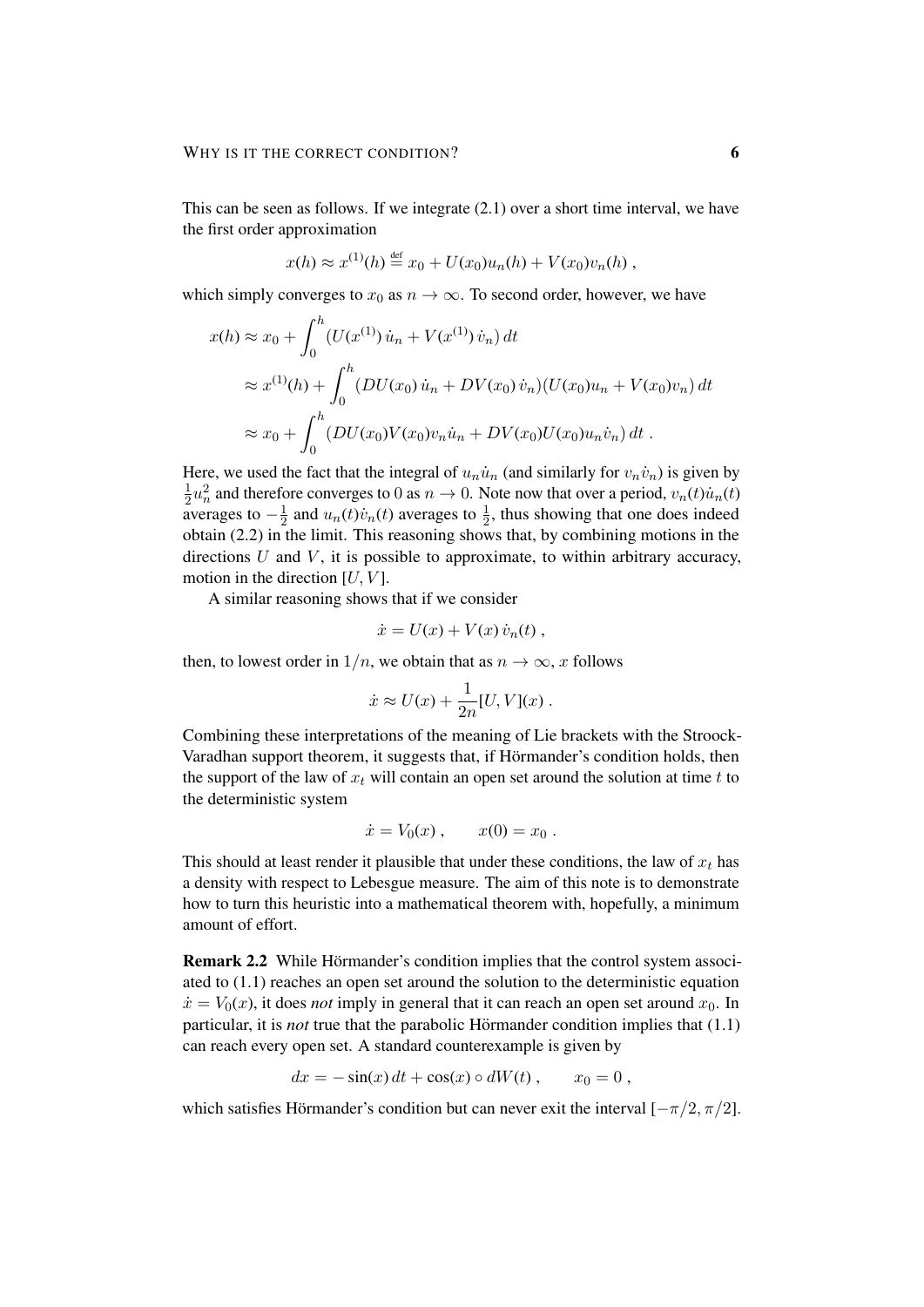#### 3 An Introduction to Malliavin calculus

In this section, we collect a number of tools that will be needed in the proof. The main tool is the integration by parts formula from Malliavin calculus, as well of course as Malliavin calculus itself.

The main tool in the proof is the Malliavin calculus with its integration by part formula in Wiener space, which was developed precisely in order to provide a probabilistic proof of Theorem 1.3. It essentially relies on the fact that the image of a Gaussian measure under a smooth submersion that is sufficiently integrable possesses a smooth density with respect to Lebesgue measure. This can be shown in the following way. First, one observes the following fact:

**Lemma 3.1** Let  $\mu$  be a probability measure on  $\mathbb{R}^n$  such that the bound

$$
\left| \int_{\mathbf{R}^n} D^{(k)} G(x) \,\mu(dx) \right| \leq C_k ||G||_{\infty} \,,
$$

*holds for every smooth bounded function* G and every  $k \geq 1$ . Then  $\mu$  has a smooth *density with respect to Lebesgue measure.*  $\Box$ 

*Proof.* Let  $s > n/2$  so that  $H^s \subset C_b$  by Sobolev embedding. By duality, the assumption then implies that every distributional derivative of  $\mu$  belongs to the Sobolev space  $H^{-s}$ , so that  $\mu$  belongs to  $H^{\ell}$  for every  $\ell \in \mathbf{R}$ . The result then follows from the fact that  $H^{\ell} \subset \mathcal{C}^k$  as soon as  $\ell > k + \frac{n}{2}$  $\frac{n}{2}$ .  $\Box$ 

Consider now a sequence of N independent Gaussian random variables  $\delta w_k$ with variances  $\delta t_k$  for  $k \in \{1, \ldots, N\}$ , as well as a smooth map  $X \colon \mathbf{R}^N \to \mathbf{R}^n$ . We also denote by w the collection  $\{\delta w_k\}_{k>1}$  and we define the  $n \times n$  matrix-valued map

$$
\mathcal{M}_{ij}(w) = \sum_{k} \partial_k X_i(w) \partial_k X_j(w) \, \delta t_k \,, \tag{3.1}
$$

where we use  $\partial_k$  as a shorthand for the partial derivative with respect to the variable  $\delta w_k$ . With this notation, X being a submersion is equivalent to  $\mathcal{M}(w)$  being invertible for every w.

Before we proceed, let us introduce additional notation, which hints at the fact that one would really like to interpret the  $\delta w_k$  as the increments of a Wiener process of an interval of length  $\delta t_k$ . When considering a family  $\{F_k\}_{k=1}^N$  of maps from  $\mathbf{R}^{N} \to \mathbf{R}^{n}$ , we identify it with a continuous family  $\{F_{t}\}_{t\geq0}$ , where

$$
F_t \stackrel{\text{def}}{=} F_k \,, \quad t \in [t_k, t_{k+1}) \,, \qquad t_k \stackrel{\text{def}}{=} \sum_{\ell \le k} \delta t_\ell \,. \tag{3.2}
$$

Note that with this convention, we have  $t_0 = 0$ ,  $t_1 = \delta t_1$ , etc. This is of course an abuse of notation since  $F_t$  is not equal to  $F_k$  for  $t = k$ , but we hope that it will always be clear from the context whether the index is a discrete or a continuous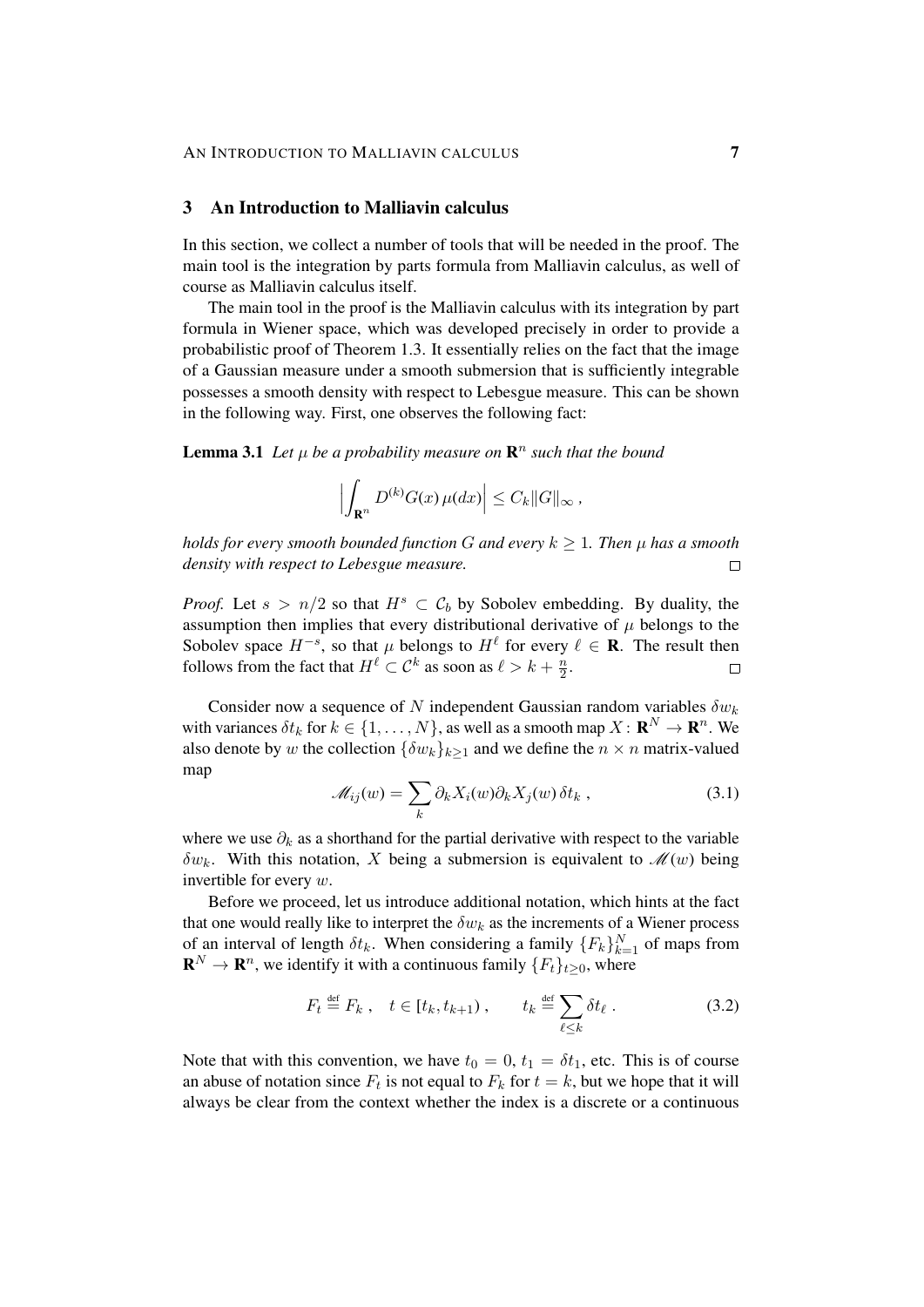variable. We also set  $F_t = 0$  for  $t \geq t_N$ . With this notation, we have the natural identity

$$
\int F_t dt = \sum_{k=1}^N F_k \,\delta t_k.
$$

Furthermore, given a smooth map  $G: \mathbf{R}^{N} \to \mathbf{R}$ , we will from now on denote by  $\mathcal{D}_tG$  the family of maps such that  $\mathcal{D}_tG = \partial_kG$  for  $t \in [t_k, t_{k+1})$ , so that (3.1) can be rewritten as

$$
\mathscr{M}_{ij}(w) = \int \mathscr{D}_t X_i(w) \mathscr{D}_t X_j(w) dt .
$$

The quantity  $\mathcal{D}_t G$  is called the *Malliavin derivative* of the random variable  $G$ .

The main feature of the Malliavin derivative operator  $\mathcal{D}_t$  suggesting that one expects it to be well-posed in the limit  $N \to \infty$  is that it was set up in such a way that it is invariant under refinement of the mesh  $\{\delta t_k\}$  in the following way. For every k, set  $\delta w_k = \delta w_k^- + \delta w_k^+$ , where  $\delta w_k^{\pm}$  are independent Gaussians with variances  $\delta t_k^{\pm}$  with  $\delta t_k^- + \delta t_k^+ = \delta t_k$  and then identify maps  $G \colon \mathbf{R}^N \to \mathbf{R}$  with a map  $\bar{G} \colon \mathbf{R}^{2N} \to \mathbf{R}$  by

$$
\bar{G}(\delta w_1^{\pm},\ldots,\delta w_N^{\pm})=G(\delta w_1^-+\delta w_1^+,\ldots,\delta w_N^-+\delta w_N^+).
$$

Then, for every  $t > 0$ ,  $\mathscr{D}_t \overline{G}$  is precisely the map identified with  $\mathscr{D}_t G$ .

With all of these notations at hand, we then have the following result:

**Theorem 3.2** Let  $X: \mathbf{R}^N \to \mathbf{R}$  be smooth, assume that  $\mathcal{M}(w)$  is invertible for *every w and that, for every*  $p > 1$  *and every*  $m > 0$ *, we have* 

$$
\mathbf{E}|\partial_{k_1}\cdots\partial_{k_m}X(w)|^p<\infty\,,\qquad \mathbf{E}\|\mathscr{M}(w)^{-1}\|^p<\infty\,.\tag{3.3}
$$

*Then the law of* X(w) *has a smooth density with respect to Lebesgue measure. Furthermore, the derivatives of the law of* X *can be bounded from above by expressions that depend only on the bounds (3.3), but are independent of* N*, provided that*  $\sum \delta t_k = T$  *remains fixed.* 

Besides Lemma 3.1, the main ingredient of the proof of Theorem 3.2 is the following integration by parts formula which lies at the heart of the success of Malliavin calculus. If  $F_k$  and G are square integrable functions with square integrable derivatives, then we have the identity

$$
\mathbf{E}\Big(\int \mathcal{D}_t G(w) F_t(w) dt\Big) = \mathbf{E} \sum_k \partial_k G(w) F_k(w) \delta t_k
$$
  
=  $\mathbf{E} G(w) \sum_k F_k(w) \delta w_k - \mathbf{E} G(w) \sum_k \partial_k F_k(w) \delta t_k$   

$$
\stackrel{\text{def}}{=} \mathbf{E} \Big(G(w) \int F_t dw(t)\Big), \tag{3.4}
$$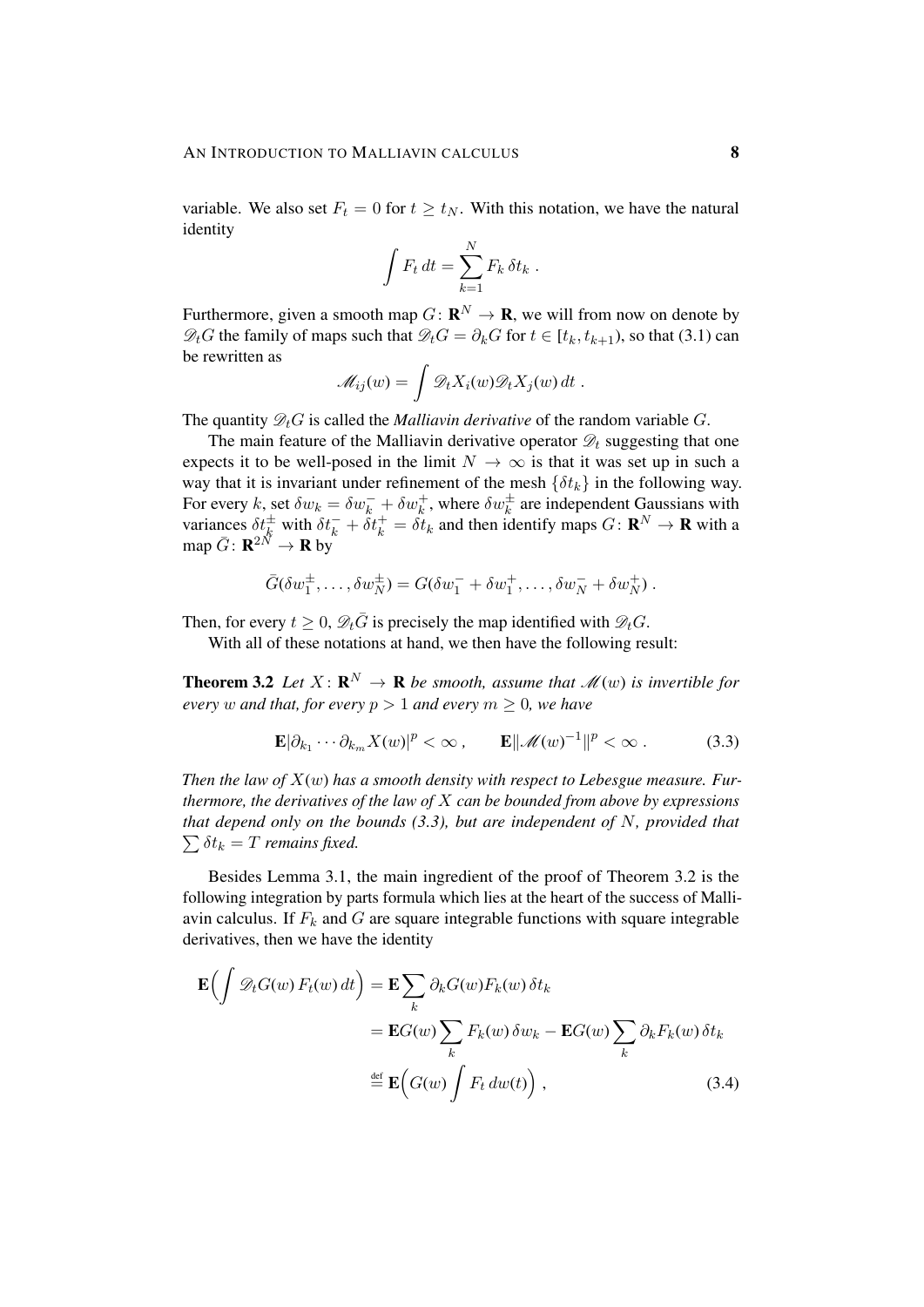where we *defined* the Skorokhod integral  $\int F_t dw(t)$  by the expression on the second line. Note that in order to obtain (3.4), we only integrated by parts with respect to the variables  $\delta w_k$ .

Remark 3.3 The Skorokhod integral is really an extension of the usual Itô integral, which is the justification for our notation. This is because, if  $F_t$  is an adapted process, then  $F_{t_k}$  is independent of  $\delta w_\ell$  for  $\ell \geq k$  by definition. As a consequence, the term  $\partial_k F_k$  drops and we are reduced to the usual Itô integral.

Remark 3.4 It follows immediately from the definition that one has the identity

$$
\mathscr{D}_t \int F_s \, dw(s) = F_t + \int \mathscr{D}_t F_s \, dw(s) \,. \tag{3.5}
$$

Formally, one can think of this identity as being derived from the Leibnitz rule, combined with the identity  $\mathcal{D}_t(dw(s)) = \delta(t - s) ds$ , which is a kind of continuous analogue of the trivial discrete identity  $\partial_k \delta w_\ell = \delta_{k\ell}$ .

This Skorokhod integral satisfies the following extension of Itô's isometry:

Proposition 3.5 *Let* F<sup>k</sup> *be square integrable functions with square integrable derivatives, then*

$$
\mathbf{E}\left(\int F_t dw(t)\right)^2 = \mathbf{E}\int F_t^2(w) dt + \mathbf{E}\int \int \mathcal{D}_t F_s(w) \mathcal{D}_t F_s(w) ds dt
$$
  

$$
\leq \mathbf{E}\int F_t^2(w) dt + \mathbf{E}\int \int |\mathcal{D}_t F_s(w)|^2 ds dt,
$$

*holds.*

*Proof.* It follows from the definition that one has the identity

$$
\mathbf{E}\Big(\int F_t dw(t)\Big)^2 = \sum_{k,\ell} \mathbf{E}(F_k F_\ell \,\delta w_k \delta w_\ell + \partial_k F_k \partial_\ell F_\ell \,\delta t_k \delta t_\ell - 2F_k \partial_\ell F_\ell \,\delta w_k \delta t_\ell).
$$

Applying the identity  $\mathbf{E}G \,\delta w_\ell = \mathbf{E} \partial_\ell G \,\delta t_\ell$  to the first term in the above formula (with  $G = F_k F_\ell \, \delta w_k$ ), we thus obtain

$$
\ldots = \sum_{k,\ell} \mathbf{E} (F_k F_\ell \delta_{k,\ell} \delta t_\ell + \partial_k F_k \partial_\ell F_\ell \delta t_k \delta t_\ell + (F_\ell \partial_\ell F_k - F_k \partial_\ell F_\ell) \delta w_k \delta t_\ell).
$$

Applying the same identity to the last term then finally leads to

$$
\ldots = \sum_{k,\ell} \mathbf{E}(F_k F_\ell \delta_{k,\ell} \delta t_\ell + \partial_k F_\ell \, \partial_\ell F_k \, \delta t_k \delta t_\ell) ,
$$

which is precisely the desired result.

 $\Box$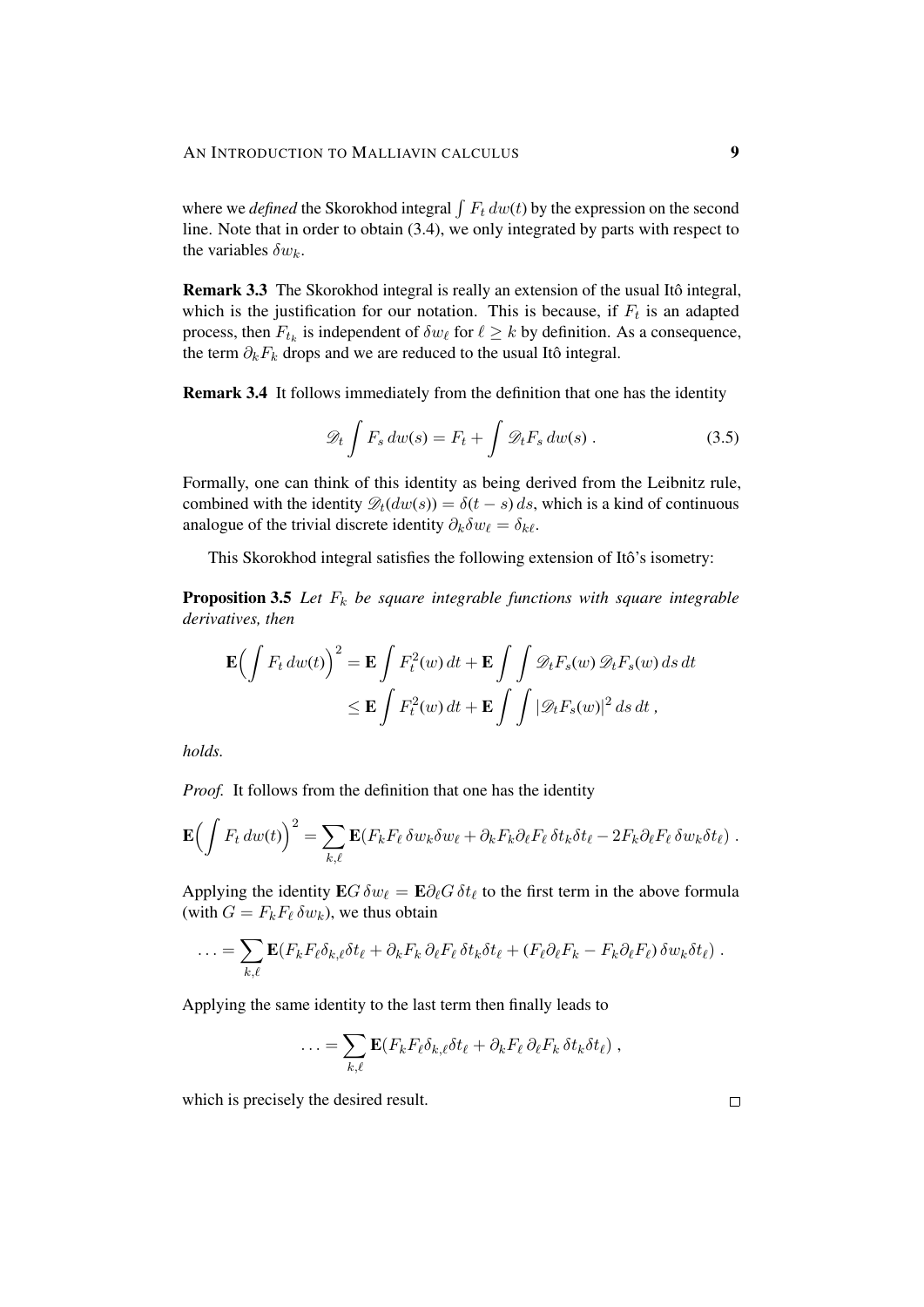As a consequence, we have the following:

**Proposition 3.6** *Assume that*  $\sum \delta t_k = T < \infty$ *. Then, for every*  $p > 0$  *there exists*  $C > 0$  and  $k > 0$  such that the bound

$$
\mathbf{E}\Big|\int F_s dw(s)\Big|^p \leq C\Big(1+\sum_{0\leq\ell\leq k} \sup_{t_0,\ldots,t_\ell} \mathbf{E}|\mathscr{D}_{t_1}\cdots\mathscr{D}_{t_\ell} F_{t_0}|^{2p}\Big)\,,
$$

*holds. Here,* C *may depend on* T *and* p*, but* k *depends only on* p*.*

*Proof.* Since the case  $p \le 2$  follows from Proposition 3.5, we can assume without loss of generality that  $p > 2$ . Combining (3.4) with (3.5) and then applying Hölder's inequality, we have

$$
\mathbf{E} \Big| \int F_s \, dw(s) \Big|^p = (p-1) \, \mathbf{E} \Big| \int F_s \, dw(s) \Big|^{p-2} \int F_t \Big( F_t + \int \mathcal{D}_t F_s \, dw(s) \Big) \, dt
$$
\n
$$
\leq \frac{1}{2} \mathbf{E} \Big| \int F_s \, dw(s) \Big|^p + c \mathbf{E} \int \Big| F_t + \int \mathcal{D}_t F_s \, dw(s) \Big|^{\frac{2p}{3}} \, dt + c \mathbf{E} \int |F_t|^{2p} \, dt
$$
\n
$$
\leq \frac{1}{2} \mathbf{E} \Big| \int F_s \, dw(s) \Big|^p + c \mathbf{E} \int \Big| \int \mathcal{D}_t F_s \, dw(s) \Big|^{\frac{2p}{3}} \, dt + c \mathbf{E} \int (1 + |F_t|)^{2p} \, dt \, .
$$

where c is some constant depending on  $p$  and  $T$  that changes from line to line. The claim now follows by induction.  $\Box$ 

Remark 3.7 The bound in Proposition 3.6 is clearly very far from optimal. Actually, it is known that, for every  $p \geq 1$ , there exists C such that

$$
\mathbf{E}\left|\int F_s dw(s)\right|^{2p} \leq C \mathbf{E}\left|\int F_s^2 ds\right|^p + C \mathbf{E}\left|\int |\mathscr{D}_t F_s|^2 ds dt\right|^p,
$$

even if  $T = \infty$ . However, this extension of the Burkholder-Davies-Gundy inequality requires highly non-trivial harmonic analysis and, to best of the author's knowledge, cannot be reduced to a short elementary calculation. The reader interested in knowing more can find its proof in [Nua95, Ch. 1.3–1.5].

The proof of Theorem 3.2 is now straightforward:

*Proof of Theorem 3.2.* We want to show that Lemma 3.1 can be applied. For  $\eta \in$  $\mathbb{R}^n$ , we then have from the definition of  $\mathcal M$  the identity

$$
(D_j G)(X(w)) = \sum_{k,m} \partial_k (G(X(w))) \partial_k X_m(w) \,\delta t_k \,\mathcal{M}_{mj}^{-1}(w) \,.
$$
 (3.6)

Combining this identity with (3.4), it follows that

$$
\mathbf{E}D_j G(X) = \mathbf{E}\Big(G(X(w))\sum_m \int \mathscr{D}_t X_m(w) \mathscr{M}_{mj}^{-1}(w) \, dw(t)\Big) \,. \tag{3.7}
$$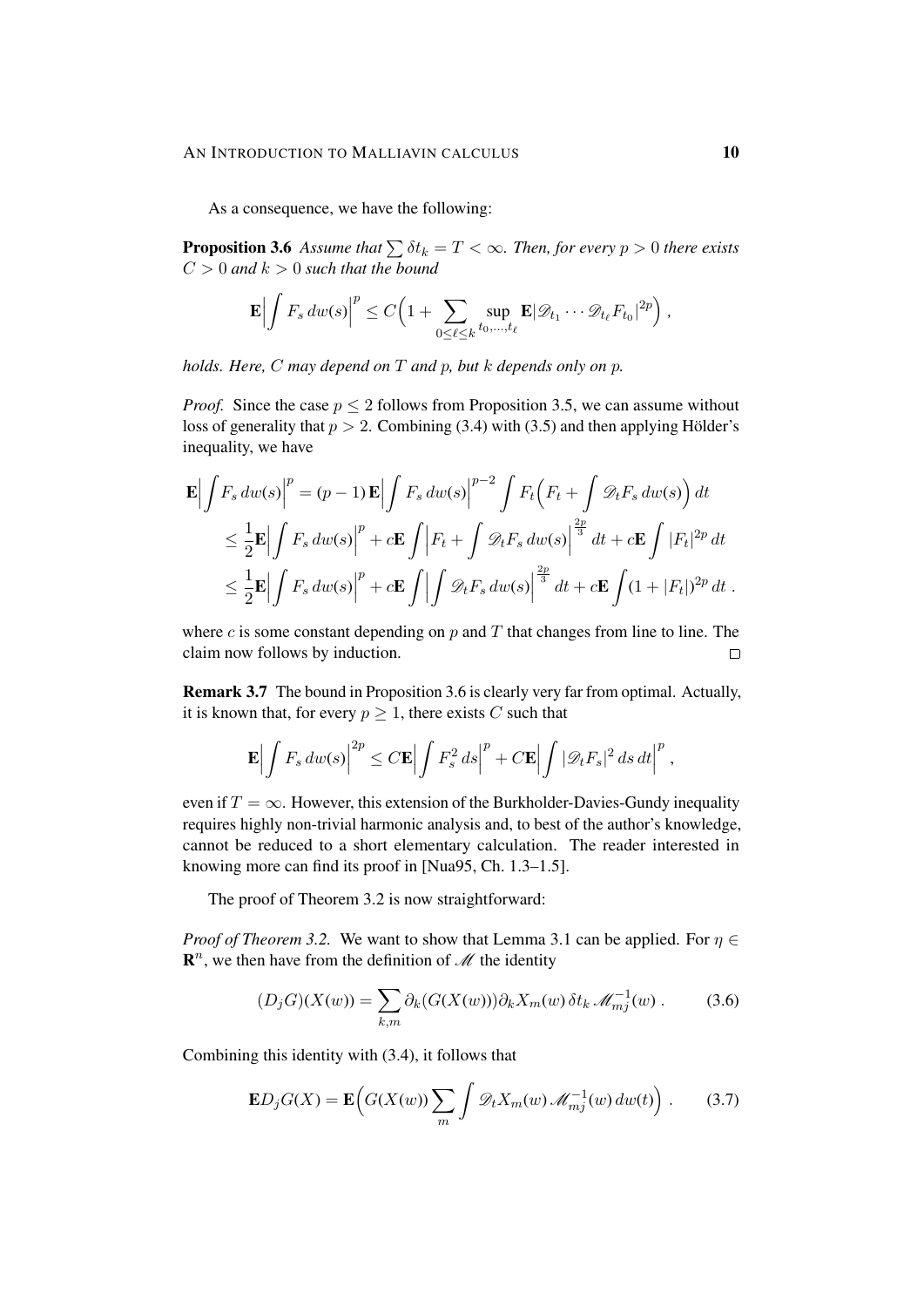#### APPLICATION TO DIFFUSION PROCESSES 11

Note that, by the chain rule, one has the identity

$$
\mathscr{D}_t \mathscr{M}^{-1} = -\mathscr{M}^{-1}(\mathscr{D}_t \mathscr{M}) \mathscr{M}^{-1} ,
$$

and similarly for higher order derivatives, so that the Malliavin derivatives of  $\mathcal{M}^{-1}$ can be bounded by terms involving  $\mathcal{M}^{-1}$  and the Malliavin derivatives of X.

Combining this with Proposition 3.5 and (3.3) immediately shows that the requested result holds for  $k = 1$ . Higher values of k can be treated by induction by repeatedly applying  $(3.6)$ . This will lead to expressions of the type  $(3.7)$ , with the right hand side consisting of multiple Skorokhod integrals of higher order polynomials in  $\mathcal{M}^{-1}$  and derivatives of X.

By Proposition 3.6, the moments of each of the terms appearing in this way can be bounded by finitely many of the expressions appearing in the assumption so that the required statement follows.  $\Box$ 

## 4 Application to Diffusion Processes

We are now almost ready to tackle the proof of Hörmander's theorem. Before we start, we discuss how  $\mathcal{D}_s X_t$  can be computed when  $X_t$  is the solution to an SDE of the type (1.1) and we use this discussion to formulate precise assumption for our theorem.

#### 4.1 Malliavin Calculus for Diffusion Processes

By taking the limit  $N \to \infty$  and  $\delta t_k \to 0$  with  $\sum \delta t_k = 1$ , the results in the previous section show that one can define a "Malliavin derivative" operator  $\mathscr{D}$ , acting on a suitable class of "smooth" random variables and returning a stochastic process that has all the usual properties of a derivative. Let us see how it acts on the solution to an SDE of the type  $(1.1)$ .

An important tool for our analysis will be the linearisation of (1.1) with respect to its initial condition. Denote by  $\Phi_t$  the (random) solution map to (1.1), so that  $x_t = \Phi_t(x_0)$ . It is then known that, under Assumption 4.2 below,  $\Phi_t$  is almost surely a smooth map for every  $t$ . We actually obtain a flow of smooth maps, namely a two-parameter family of maps  $\Phi_{s,t}$  such that  $x_t = \Phi_{s,t}(x_s)$  for every  $s \le t$  and such that  $\Phi_{t,u} \circ \Phi_{s,t} = \Phi_{s,u}$  and  $\Phi_t = \Phi_{0,t}$ . For a given initial condition  $x_0$ , we then denote by  $J_{s,t}$  the derivative of  $\Phi_{s,t}$  evaluated at  $x_s$ . Note that the chain rule immediately implies that one has the composition law  $J_{s,u} = J_{t,u} J_{s,t}$ , where the product is given by simple matrix multiplication. We also use the notation  $J_{s,t}^{(k)}$  for the kth-order derivative of  $\Phi_{s,t}$ .

It is straightforward to obtain an equation governing  $J_{0,t}$  by differentiating both sides of (1.1) with respect to  $x_0$ . This yields the non-autonomous linear equation

$$
dJ_{0,t} = DV_0(x_t) J_{0,t} dt + \sum_{i=1}^{m} DV_i(x_t) J_{0,t} \circ dW_i(t) , \qquad J_{0,0} = I , \qquad (4.1)
$$

where *I* is the  $n \times n$  identity matrix. Higher order derivatives  $J_{0,t}^{(k)}$  with respect to the initial condition can be defined similarly.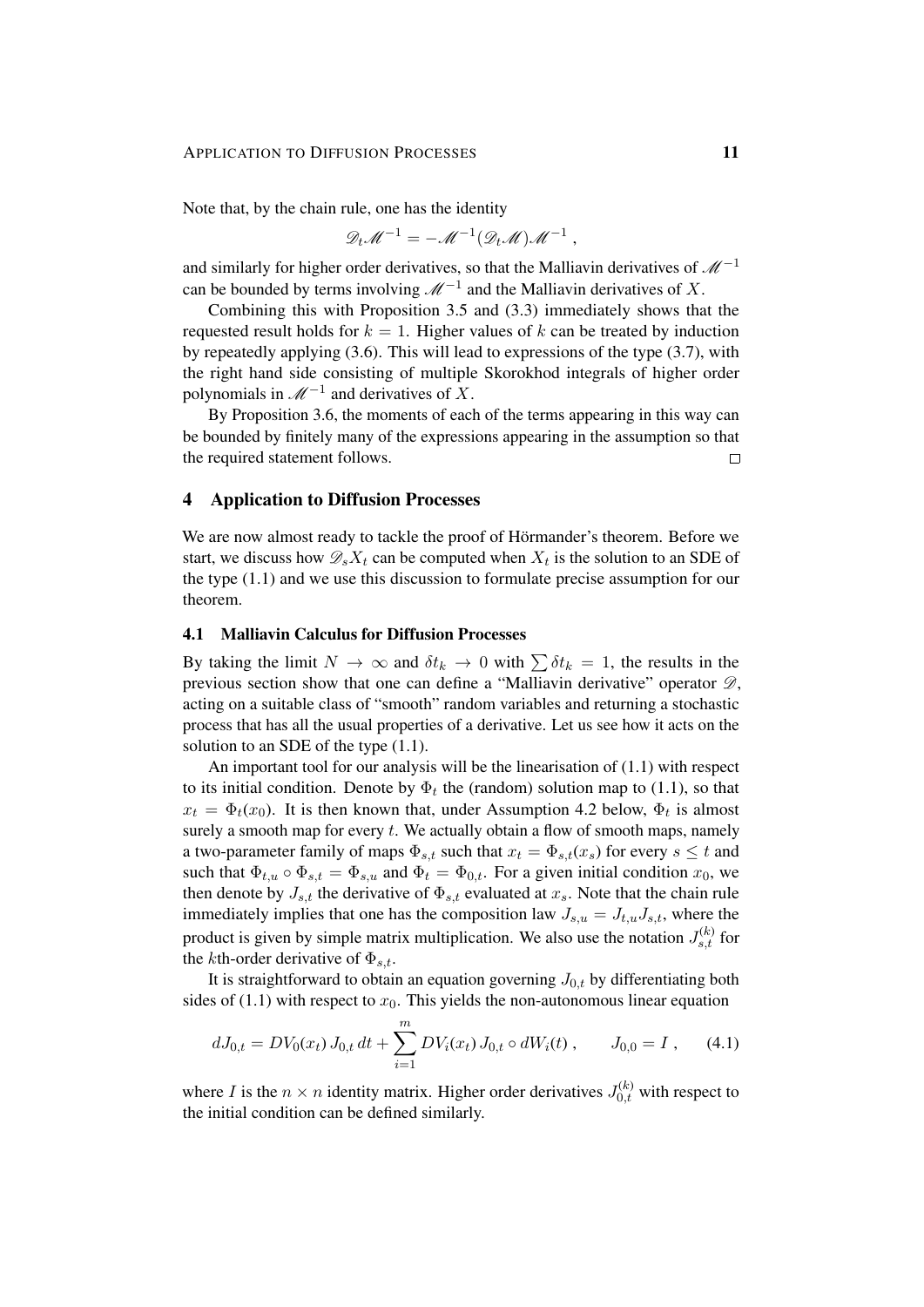**Remark 4.1** For every  $s > 0$ , the quantity  $J_{s,t}$  solves the same equation as (4.1), except for the initial condition which is given by  $J_{s,s} = I$ .

On the other hand, we can use (3.5) to, at least on a formal level, take the Malliavin derivative of the integral form of (1.1), which then yields for  $r \le t$  the identity

$$
\mathscr{D}_r^j X(t) = \int_r^t DV_0(X_s) \mathscr{D}_r^j X_s ds + \sum_{i=1}^m \int_r^t DV_i(X_s) \mathscr{D}_r^j X_s \circ dW_i(s) + V_j(X_r) .
$$

(Here we denote by  $\mathscr{D}^j$  the Malliavin derivative with respect to  $W_j$ ; the generalisation of the discussion of the previous section to the case of finitely many independent Wiener processes is straightforward.) We see that, save for the initial condition at time  $t = r$  given by  $V_i(X_r)$ , this equation is identical to the integral form of (4.1)!

As a consequence, we have for  $s < t$  the identity

$$
\mathscr{D}_s^j X_t = J_{s,t} V_j(X_s) \,. \tag{4.2}
$$

Furthermore, since  $X_t$  is independent of the later increments of W, we have  $\mathscr{D}_s^j X_t = 0$  for  $s \geq t$ .

By the composition property  $J_{0,t} = J_{s,t} J_{0,s}$ , we can write  $J_{s,t} = J_{0,t} J_{0,s}^{-1}$ , which will be useful in the sequel. Here, the inverse  $J_{0,t}^{-1}$  of the Jacobian can be found by solving the SDE

$$
dJ_{0,t}^{-1} = -J_{0,t}^{-1} DV_0(x) dt - \sum_{i=1}^{m} J_{0,t}^{-1} DV_i(x) \circ dW_i.
$$
 (4.3)

This follows from the chain rule by noting that if we denote by  $\Psi(A) = A^{-1}$  the map that takes the inverse of a square matrix, then we have  $D\Psi(A)H = -A^{-1}HA^{-1}$ .

This discussion is the motivation for the following assumption, which we assume to be in force from now on:

Assumption 4.2 *The vector fields*  $V_i$  *are*  $C^{\infty}$  *and all of their derivatives grow at most polynomially at infinity. Furthermore, they are such that the solutions to (1.1), (4.1) and (4.3) satisfy*

$$
\mathbf{E}\sup_{t\leq T}|x_t|^p<\infty\,,\qquad \mathbf{E}\sup_{t\leq T}|J_{0,t}^{(k)}|^p<\infty\,,\qquad \mathbf{E}\sup_{t\leq T}|J_{0,t}^{-1}|^p<\infty\,,
$$

*for every initial condition*  $x_0 \in \mathbb{R}^n$ *, every terminal time*  $T > 0$ *, every*  $k > 0$ *, and every*  $p > 0$ *.* 

**Remark 4.3** It is well-known that Assumption 4.2 holds if the  $V_i$  are bounded with bounded derivatives of all orders. However, this is far from being a necessary assumption.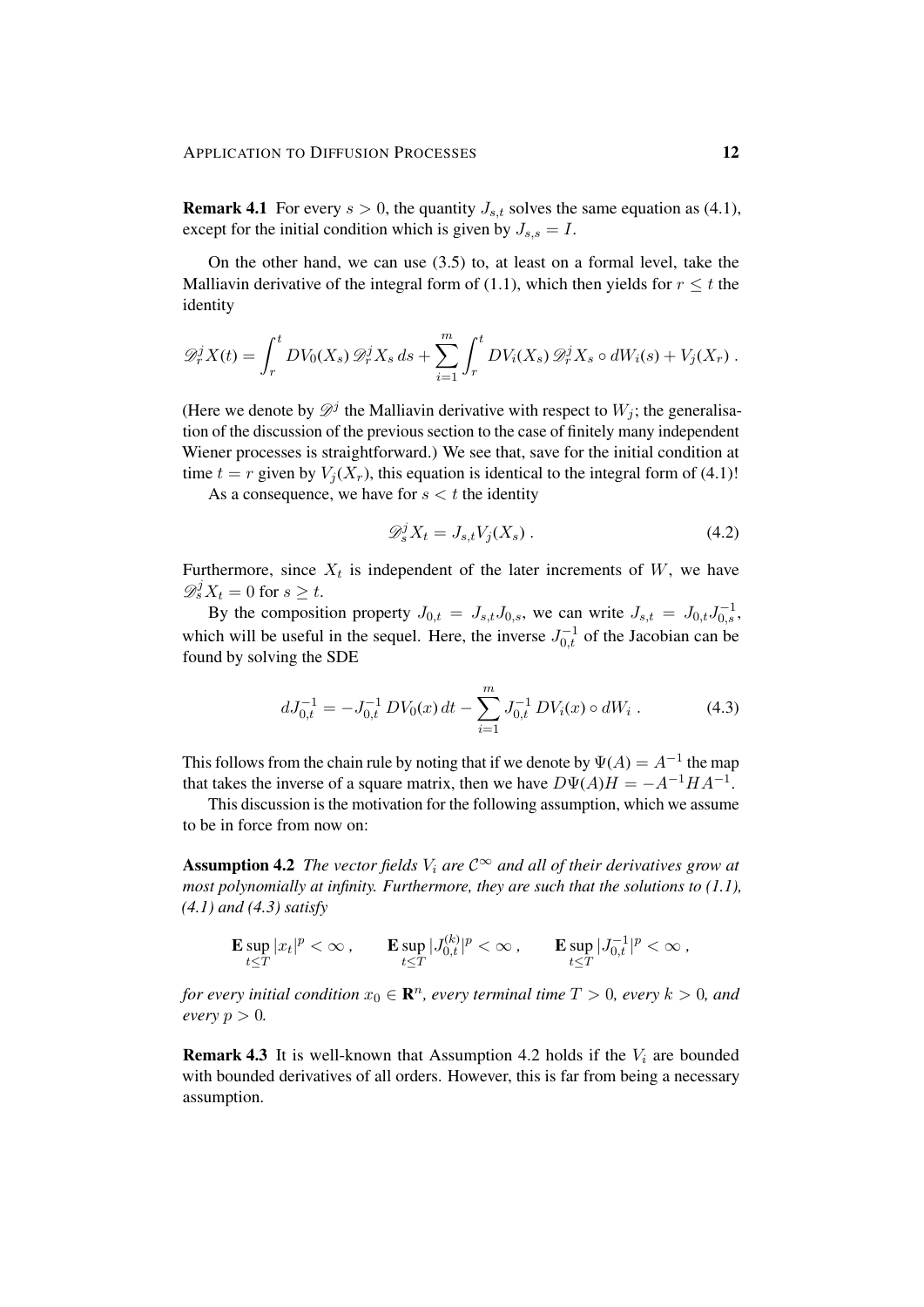Remark 4.4 Under Assumption 4.2, standard limiting procedures allow to justify (4.2), as well as all the formal manipulations that we will perform in the sequel.

With these assumptions in place, the version of Hörmander's theorem that we are going to prove in these notes is as follows:

**Theorem 4.5** Let  $x_0 \in \mathbb{R}^n$  and let  $x_t$  be the solution to (1.1). If the vector fields  ${V_i}$  *satisfy the parabolic Hörmander condition and Assumption 4.2 is satisfied, then the law of*  $X_t$  *has a smooth density with respect to Lebesgue measure.* 

*Proof.* Denote by  $\mathcal{A}_{0,t}$  the operator  $\mathcal{A}_{0,t}v = \int_0^t J_{s,t}V(X_s)v(s) ds$ , where v is a square integrable, not necessarily adapted,  $\mathbb{R}^m$ -valued stochastic process and V is the  $n \times m$  matrix-valued function obtained by concatenating the vector fields  $V_i$  for  $j = 1, \ldots, m$ . With this notation, it follows from (4.2) that the Malliavin covariance matrix  $\mathcal{M}_{0,t}$  of  $X_t$  is given by

$$
\mathcal{M}_{0,t} = \mathcal{A}_{0,t} \mathcal{A}_{0,t}^* = \int_0^t J_{s,t} V(X_s) V^*(X_s) J_{s,t}^* ds.
$$

It follows from (4.2) that the assumptions of Theorem 3.2 are satisfied for the random variable  $X_t$ , provided that we can show that  $\|\mathscr{M}_{0,t}^{-1}\|$  has bounded moments of all orders. This in turn follows by combining Lemma 4.7 with Theorem 4.8 below.  $\Box$ 

#### 4.2 Proof of Hörmander's Theorem

The remainder of this section is devoted to a proof of the fact that Hörmander's condition is sufficient to guarantee the invertibility of the Malliavin matrix of a diffusion process. For purely technical reasons, it turns out to be advantageous to rewrite the Malliavin matrix as

$$
\mathscr{M}_{0,t} = J_{0,t} \mathscr{C}_{0,t} J_{0,t}^*, \qquad \mathscr{C}_{0,t} = \int_0^t J_{0,s}^{-1} V(X_s) V^*(X_s) (J_{0,s}^{-1})^* ds ,
$$

where  $\mathcal{C}_{0,t}$  is the *reduced Malliavin matrix* of our diffusion process.

Remark 4.6 The reason for considering the reduced Malliavin matrix is that the process appearing under the integral in the definition of  $\mathcal{C}_{0,t}$  is adapted to the filtration generated by  $W_t$ . This allows us to use some tools from stochastic calculus that would not be available otherwise.

Since we assumed that  $J_{0,t}$  has inverse moments of all orders, the invertibility of  $\mathcal{M}_{0,t}$  is equivalent to that of  $\mathcal{C}_{0,t}$ . Note first that since  $\mathcal{C}_{0,t}$  is a positive definite symmetric matrix, the norm of its inverse is given by

$$
\|\mathscr{C}_{0,t}^{-1}\| = \left(\inf_{|\eta|=1} \langle \eta, \mathscr{C}_{0,t} \eta \rangle\right)^{-1}.
$$

A very useful observation is then the following: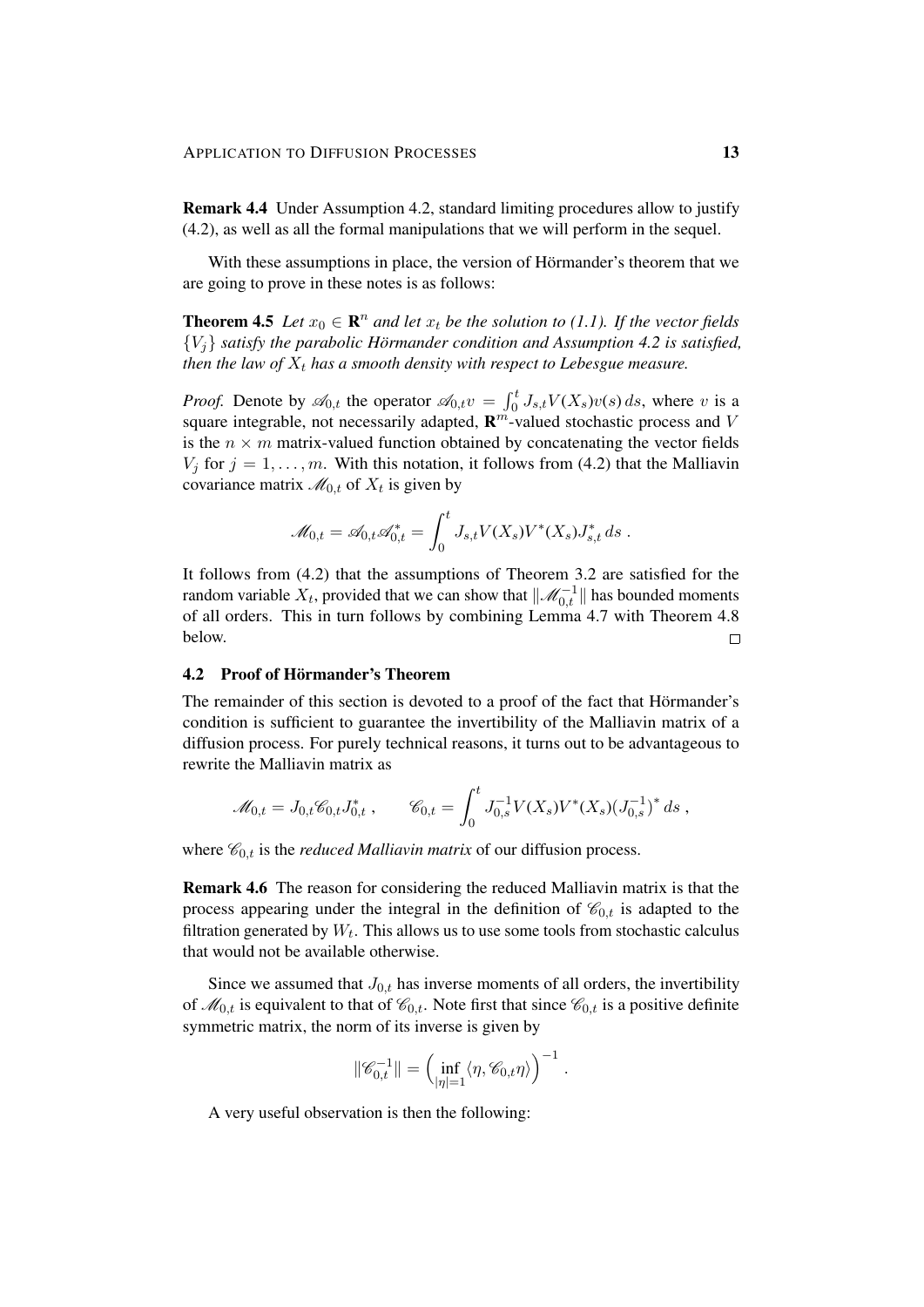Lemma 4.7 *Let* M *be a symmetric positive semidefinite* n × n *matrix-valued random variable such that*  $\mathbf{E}||M||^p < \infty$  for every  $p \geq 1$  and such that, for every  $p \geq 1$  *there exists*  $C_p$  *such that* 

$$
\sup_{|\eta|=1} \mathbf{P}(\langle \eta, M\eta \rangle < \varepsilon) \le C_p \varepsilon^p \,, \tag{4.4}
$$

*holds for every*  $\varepsilon \leq 1$ *. Then,*  $\mathbf{E} \| M^{-1} \|^{p} < \infty$  for every  $p \geq 1$ *.* 

*Proof.* The non-trivial part of the result is that the supremum over  $\eta$  is taken outside of the probability in (4.4). For  $\varepsilon > 0$ , let  $\{\eta_k\}_{k \leq N}$  be a sequence of vectors with  $|\eta_k| = 1$  such that for every  $\eta$  with  $|\eta| \leq 1$ , there exists k such that  $|\eta_k - \eta| \leq \varepsilon^2$ . It is clear that one can find such a set with  $N \leq C \varepsilon^{2-2n}$  for some  $C > 0$  independent of  $\varepsilon$ . We then have the bound

$$
\langle \eta, M\eta \rangle = \langle \eta_k, M\eta_k \rangle + \langle \eta - \eta_k, M\eta \rangle + \langle \eta - \eta_k, M\eta_k \rangle
$$
  

$$
\geq \langle \eta_k, M\eta_k \rangle - 2\|M\| \varepsilon^2,
$$

so that

$$
\mathbf{P}\Big(\inf_{|\eta|=1} \langle \eta, M\eta \rangle \le \varepsilon\Big) \le \mathbf{P}\Big(\inf_{k \le N} \langle \eta_k, M\eta_k \rangle \le 4\varepsilon\Big) + \mathbf{P}\Big(\|M\| \ge \frac{1}{\varepsilon}\Big) \le C\varepsilon^{2-2n} \sup_{|\eta|=1} \mathbf{P}\Big(\langle \eta, M\eta \rangle \le 4\varepsilon\Big) + \mathbf{P}\Big(\|M\| \ge \frac{1}{\varepsilon}\Big) .
$$

It now suffices to use  $(4.4)$  for  $p$  large enough to bound the first term and Chebychev's inequality combined with the moment bound on  $||M||$  to bound the second term.  $\Box$ 

As a consequence of this, Theorem 4.5 is a corollary of:

Theorem 4.8 *Consider (1.1) and assume that Assumption 4.2 holds. If the corresponding vector fields satisfy the parabolic Hörmander condition then, for every initial condition*  $x \in \mathbf{R}^n$ , we have the bound

$$
\sup_{|\eta|=1} \mathbf{P}(\langle \eta, \mathscr{C}_{0,1} \eta \rangle < \varepsilon) \leq C_p \varepsilon^p,
$$

*for suitable constants*  $C_p$  *and all*  $p \geq 1$ *.* 

**Remark 4.9** The choice  $t = 1$  as the final time is of course completely arbitrary. Here and in the sequel, we will always consider functions on the time interval [0, 1].

Before we turn to the proof of this result, we introduce a very useful notation which, to the best of the author's knowledge, was first used in [HM11]. Given a family  $A = \{A_{\varepsilon}\}_{{\varepsilon} \in (0,1]}$  of events depending on some parameter  ${\varepsilon} > 0$ , we say that A is "almost true" if, for every  $p > 0$  there exists a constant  $C_p$  such that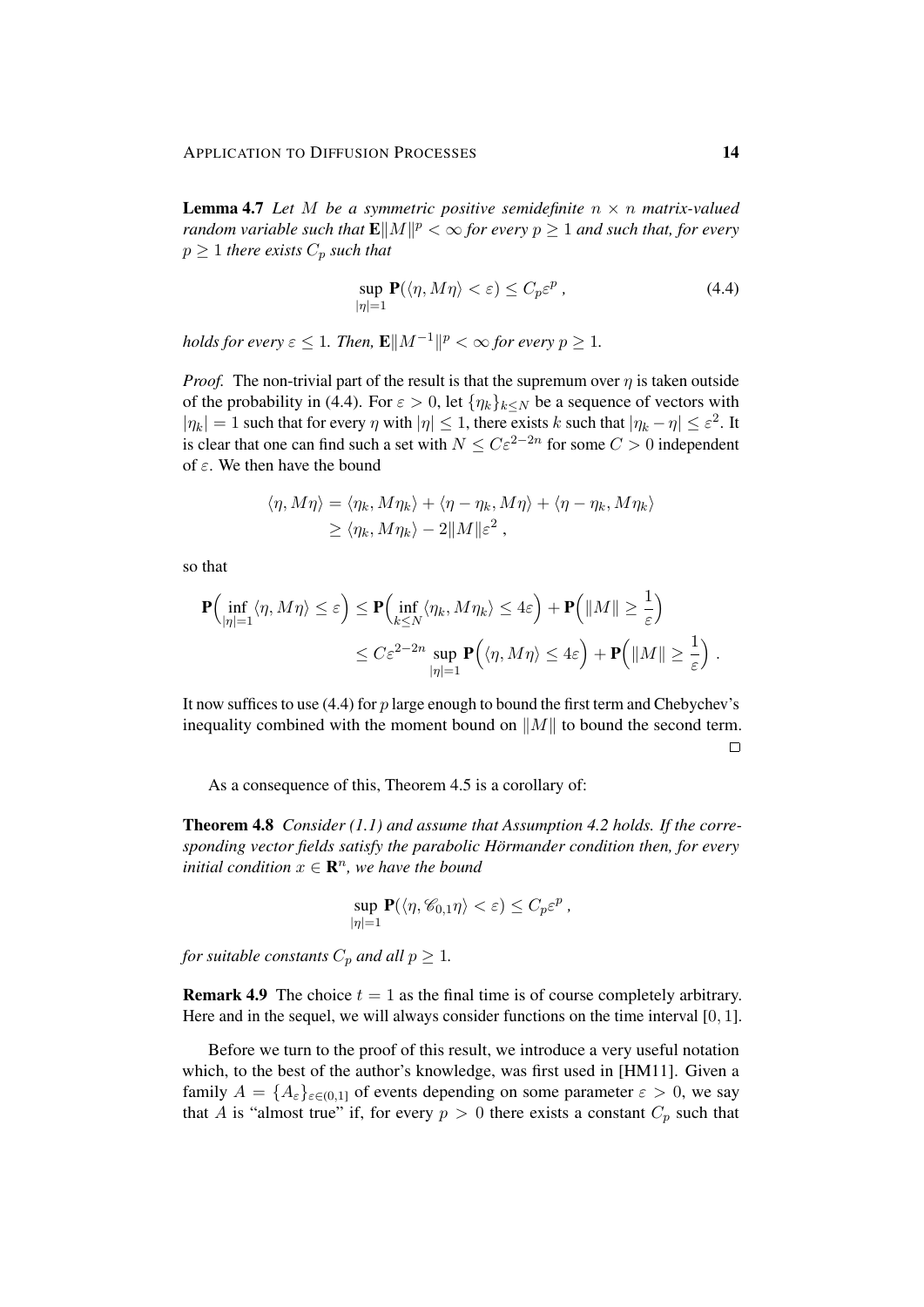$P(A_{\varepsilon}) \geq 1 - C_p \varepsilon^p$  for all  $\varepsilon \in (0, 1]$ . Similarly for "almost false". Given two such families of events  $A$  and  $B$ , we say that "A almost implies  $B$ " and we write  $A \Rightarrow_{\varepsilon} B$  if  $A \setminus B$  is almost false. It is straightforward to check that these notions behave as expected (almost implication is transitive, finite unions of almost false events are almost false, etc). Note also that these notions are unchanged under any reparametrisation of the form  $\varepsilon \mapsto \varepsilon^{\alpha}$  for  $\alpha > 0$ . Given two families X and Y of real-valued random variables, we will similarly write  $X \leq_{\varepsilon} Y$  as a shorthand for the fact that  $\{X_{\varepsilon} \leq Y_{\varepsilon}\}\$ is "almost true".

Before we proceed, we state the following useful result, where  $\|\cdot\|_{\infty}$  denotes the  $L^{\infty}$  norm and  $\|\cdot\|_{\alpha}$  denotes the best possible  $\alpha$ -Hölder constant.

**Lemma 4.10** *Let*  $f : [0, 1] \rightarrow \mathbb{R}$  *be continuously differentiable and let*  $\alpha \in (0, 1]$ *. Then, the bound*

$$
\|\partial_t f\|_{\infty} = \|f\|_1 \le 4 \|f\|_{\infty} \max\left\{1, \|f\|_{\infty}^{-\frac{1}{1+\alpha}} \|\partial_t f\|_{\alpha}^{\frac{1}{1+\alpha}}\right\}
$$

*holds, where*  $||f||_{\alpha}$  *denotes the best*  $\alpha$ *-Hölder constant for f.* 

*Proof.* Denote by  $x_0$  a point such that  $|\partial_t f(x_0)| = ||\partial_t f||_{\infty}$ . It follows from the definition of the  $\alpha$ -Hölder constant  $\|\partial_t f\|_{\mathcal{C}^\alpha}$  that  $|\partial_t f(x)| \geq \frac{1}{2} \|\partial_t f\|_{\infty}$  for every x such that  $|x-x_0| \le (\|\partial_t f\|_{\infty}/2\|\partial_t f\|_{\mathcal{C}^{\alpha}})^{1/\alpha}$ . The claim then follows from the fact that if f is continuously differentiable and  $|\partial_t f(x)| \geq A$  over an interval I, then there exists a point  $x_1$  in the interval such that  $|f(x_1)| \ge A|I|/2$ .  $\Box$ 

With these notations at hand, we have the following statement, which is essentially a quantitative version of the Doob-Meyer decomposition theorem. Originally, it appeared in [Nor86], although some form of it was already present in earlier works. The statement and proof given here are slightly different from those in [Nor86], but are very close to them in spirit.

Lemma 4.11 *Let* W *be an* m*-dimensional Wiener process and let* A *and* B *be* **R** and **R**<sup>*m*</sup>-valued adapted processes such that, for  $\alpha = \frac{1}{3}$  $\frac{1}{3}$ , one has  $\mathbf{E}(\Vert A \Vert_{\alpha} +$  $||B||_{\alpha}$ <sup>*p*</sup> <  $\infty$  *for every p. Let Z be the process defined by* 

$$
Z_t = Z_0 + \int_0^t A_s \, ds + \int_0^t B_s \, dW(s) \,. \tag{4.5}
$$

*Then, there exists a universal constant*  $r \in (0, 1)$  *such that one has* 

$$
\{\|Z\|_\infty<\varepsilon\}\quad\Rightarrow_\varepsilon\quad\{\|A\|_\infty<\varepsilon^r\}\ \&\ \{\|B\|_\infty<\varepsilon^r\}\ .
$$

*Proof.* Recall the exponential martingale inequality [RY99, p. 153], stating that if M is any continuous martingale with quadratic variation process  $\langle M \rangle(t)$ , then

$$
\mathbf{P}\Bigl(\sup_{t\leq T}|M(t)|\geq x\quad &\& \quad \langle M\rangle(T)\leq y\Bigr)\leq 2\exp(-x^2/2y)\;,
$$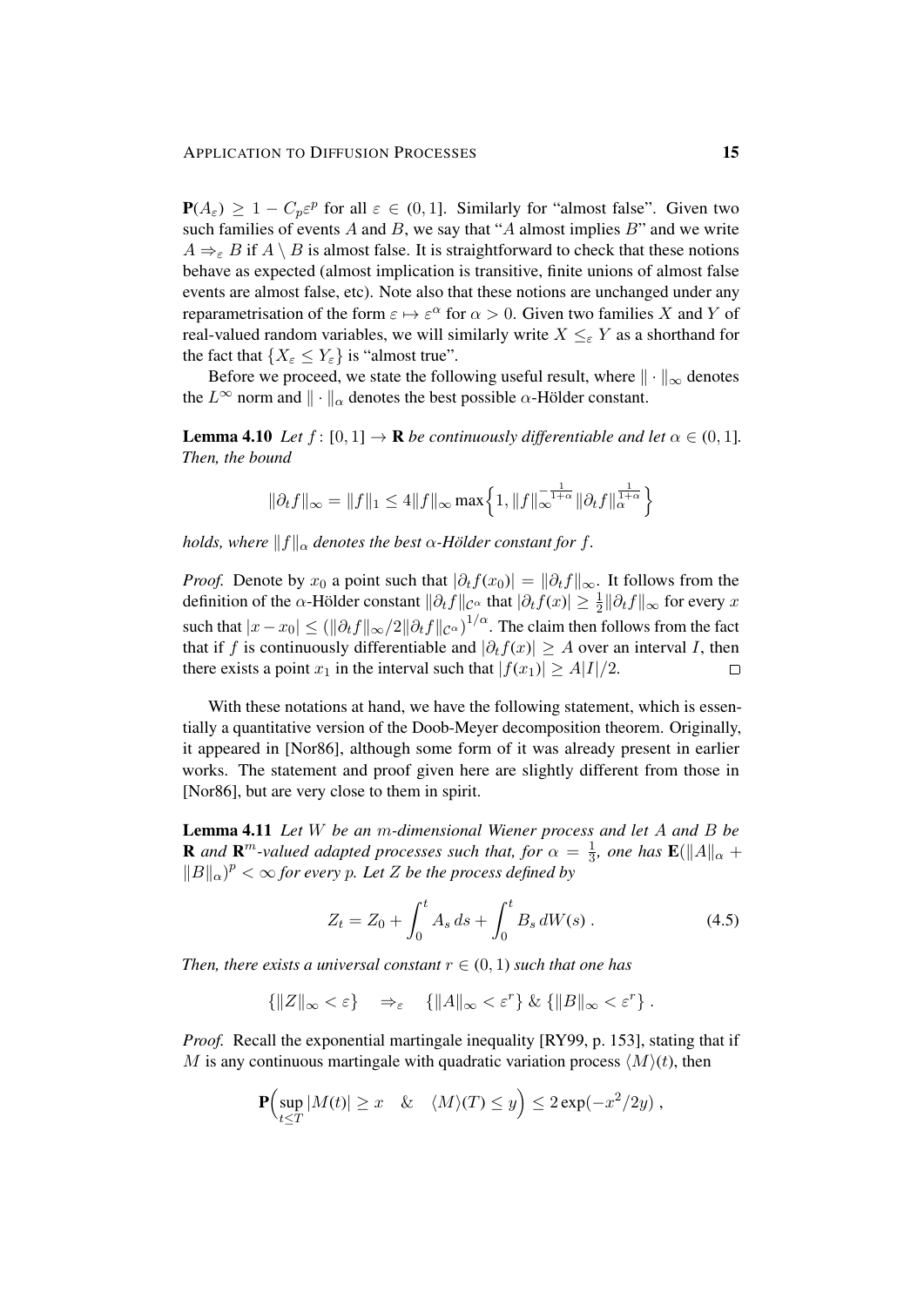for every positive T, x, y. With our notations, this implies that for any  $q < 1$  and any adapted process  $F$ , one has the almost implication

$$
\left\{ \|F\|_{\infty} < \varepsilon \right\} \quad \Rightarrow_{\varepsilon} \quad \left\{ \left\| \int_0^{\cdot} F_t \, dW(t) \right\|_{\infty} < \varepsilon^q \right\} \,. \tag{4.6}
$$

With this bound in mind, we apply Itô's formula to  $Z^2$ , so that

$$
Z_t^2 = Z_0^2 + 2 \int_0^t Z_s \, A_s \, ds + 2 \int_0^t Z_s \, B_s \, dW(s) + \int_0^t B_s^2 \, ds \,. \tag{4.7}
$$

Since  $||A||_{\infty} \leq_{\varepsilon} \varepsilon^{-1/4}$  (or any other negative exponent for that matter) by assumption and similarly for  $B$ , it follows from this and (4.6) that

$$
\left\{ \|Z\|_{\infty} < \varepsilon \right\} \quad \Rightarrow_{\varepsilon} \quad \left\{ \left| \int_0^1 A_s \, Z_s \, ds \right| \leq \varepsilon^{\frac{3}{4}} \right\} \, \, \& \left\{ \left| \int_0^1 B_s \, Z_s \, dW(s) \right| \leq \varepsilon^{\frac{2}{3}} \right\} \, .
$$

Inserting these bounds back into (4.7) and applying Jensen's inequality then yields

$$
\{|Z\|_{\infty} < \varepsilon\} \Rightarrow_{\varepsilon} \left\{ \int_0^1 B_s^2 ds \leq \varepsilon^{\frac{1}{2}} \right\} \Rightarrow \left\{ \int_0^1 |B_s| ds \leq \varepsilon^{\frac{1}{4}} \right\}.
$$

We now use the fact that  $||B||_{\alpha} \leq_{\varepsilon} \varepsilon^{-q}$  for every  $q > 0$  and we apply Lemma 4.10 with  $\partial_t f(t) = |B_t|$  (we actually do it component by component), so that

$$
\left\{ \|Z\|_{\infty} < \varepsilon \right\} \quad \Rightarrow_{\varepsilon} \quad \left\{ \|B\|_{\infty} \leq \varepsilon^{\frac{1}{17}} \right\},\
$$

say. In order to get the bound on A, note that we can again apply the exponential martingale inequality to obtain that this "almost implies" the martingale part in  $(4.5)$ is "almost bounded" in the supremum norm by  $\varepsilon^{\frac{1}{18}}$ , so that

$$
\left\{ \|Z\|_{\infty} < \varepsilon \right\} \quad \Rightarrow_{\varepsilon} \quad \left\{ \left\| \int_0^{\cdot} A_s \, ds \right\|_{\infty} \leq \varepsilon^{\frac{1}{18}} \right\}.
$$

Finally applying again Lemma 4.10 with  $\partial_t f(t) = A_t$ , we obtain that

$$
\{||Z||_{\infty} < \varepsilon\} \quad \Rightarrow_{\varepsilon} \quad \{||A||_{\infty} \leq \varepsilon^{1/80}\},
$$

and the claim follows with  $r = 1/80$ .

**Remark 4.12** By making  $\alpha$  arbitrarily close to 1/2, keeping track of the different norms appearing in the above argument, and then bootstrapping the argument, it is possible to show that

$$
\{\|Z\|_{\infty} < \varepsilon\} \quad \Rightarrow_{\varepsilon} \quad \{\|A\|_{\infty} \leq \varepsilon^p\} \& \{\|B\|_{\infty} \leq \varepsilon^q\},\
$$

for p arbitrarily close to  $1/5$  and q arbitrarily close to  $3/10$ . This seems to be a very small improvement over the exponent  $1/8$  that was originally obtained in [Nor86], but is certainly not optimal either. The main reason why our result is suboptimal is that we move several times back and forth between  $L^1$ ,  $L^2$ , and  $L^{\infty}$  norms. (Note furthermore that our result is not really comparable to that in [Nor86], since Norris used  $L^2$  norms in the statements and his assumptions were slightly different from ours.)

 $\Box$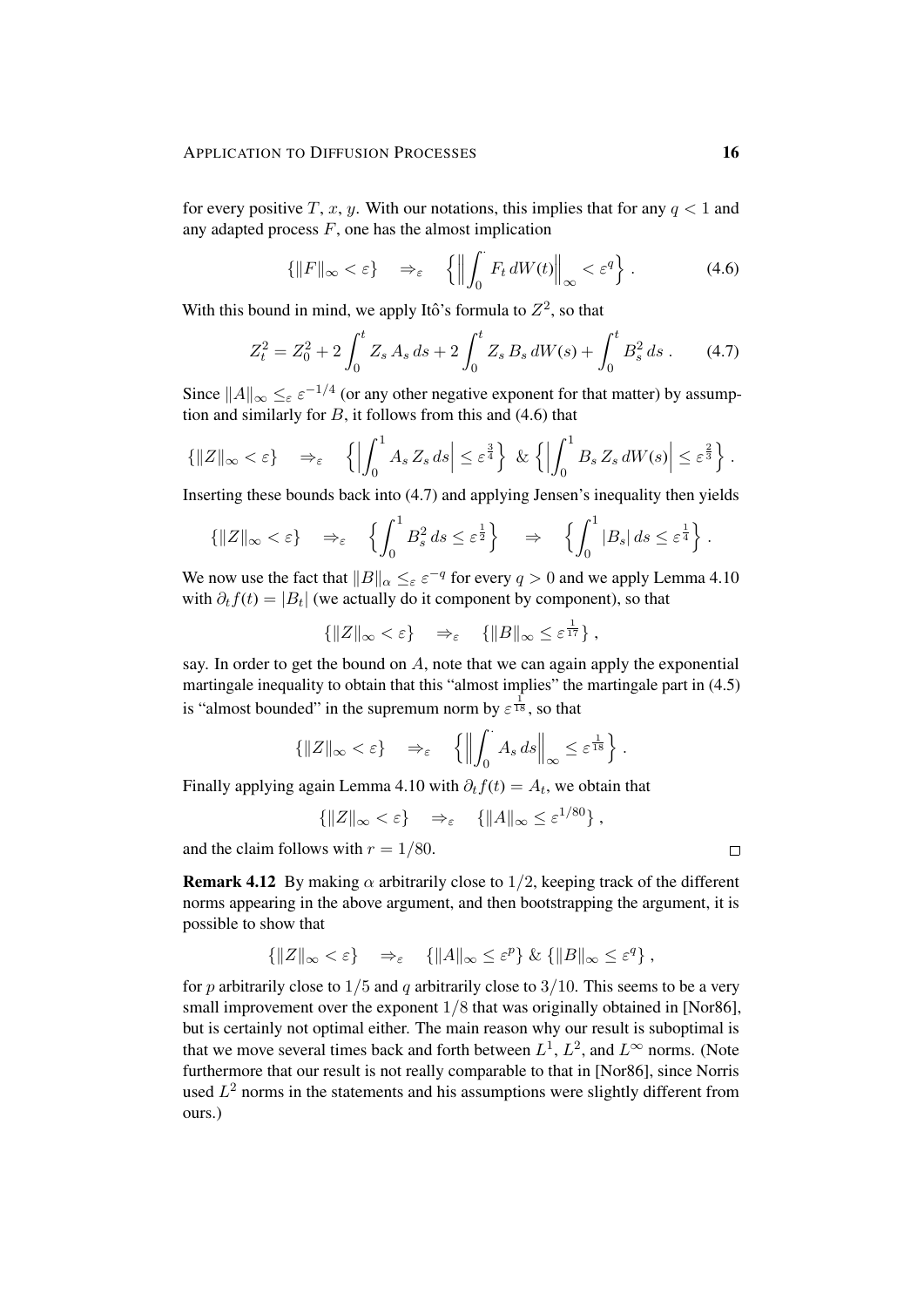We now have all the necessary tools to prove Theorem 4.8:

*Proof of Theorem 4.8.* We fix some initial condition  $x_0 \in \mathbb{R}^n$  and some unit vector  $\eta \in \mathbb{R}^n$ . With the notation introduced earlier, our aim is then to show that

$$
\{\langle \eta, \mathscr{C}_{0,1}\eta \rangle < \varepsilon\} \quad \Rightarrow_{\varepsilon} \quad \phi \,, \tag{4.8}
$$

or in other words that the statement  $\langle \eta, \mathcal{C}_{0,1} \eta \rangle < \varepsilon$  is "almost false". As a shorthand, we introduce for an arbitrary smooth vector field F on  $\mathbb{R}^n$  the process  $Z_F$  defined by

$$
Z_F(t) = \langle \eta, J_{0,t}^{-1} F(x_t) \rangle ,
$$

so that

$$
\langle \eta, \mathcal{C}_{0,1} \eta \rangle = \sum_{k=1}^{m} \int_0^1 |Z_{V_k}(t)|^2 dt \ge \sum_{k=1}^{m} \left( \int_0^1 |Z_{V_k}(t)| dt \right)^2.
$$
 (4.9)

The processes  $Z_F$  have the nice property that they solve the stochastic differential equation

$$
dZ_F(t) = Z_{[F,V_0]}(t) dt + \sum_{i=1}^{m} Z_{[F,V_k]}(t) \circ dW_k(t) , \qquad (4.10)
$$

which can be rewritten in Itô form as

$$
dZ_F(t) = \left(Z_{[F,V_0]}(t) + \sum_{k=1}^m \frac{1}{2} Z_{[[F,V_k],V_k]}(t) \right) dt + \sum_{i=1}^m Z_{[F,V_k]}(t) dW_k(t) .
$$
 (4.11)

Since we assumed that all derivatives of the  $V_i$  grow at most polynomially, we deduce from the Hölder regularity of Brownian motion that, provided that the derivatives of  $F$  grow at most polynomially fast,  $Z_F$  does indeed satisfy the assumptions on its Hölder norm required for the application of Norris's lemma. The idea now is to observe that, by (4.9), the left hand side of (4.8) states that  $Z_F$  is "small" for every  $F \in \mathcal{V}_0$ . One then argues that, by Norris's lemma, if  $Z_F$  is small for every  $F \in \mathcal{V}_k$  then, by considering (4.10), it follows that  $Z_F$  is also small for every  $F \in \mathscr{V}_{k+1}$ . Hörmander's condition then ensures that a contradiction arises at some stage, since  $Z_F(0) = \langle F(x_0), \xi \rangle$  and there exists k such that  $\mathcal{V}_k(x_0)$  spans all of  $\mathbf{R}^n$ .

Let us make this rigorous. It follows from Norris's lemma and (4.11) that one has the almost implication

$$
\left\{ \|Z_F\|_{\infty} < \varepsilon \right\} \quad \Rightarrow_{\varepsilon} \quad \left\{ \|Z_{[F,V_k]}\|_{\infty} < \varepsilon^r \right\} \& \left\{ \|Z_G\|_{\infty} < \varepsilon^r \right\},
$$

for  $k = 1, ..., m$  and for  $G = [F, V_0] + \frac{1}{2}$  $\frac{1}{2} \sum_{k=1}^{m} [[F, V_k], V_k]$ . Iterating this bound a second time, this time considering the equation for  $Z_G$ , we obtain that

$$
\left\{ \|Z_F\|_{\infty} < \varepsilon \right\} \quad \Rightarrow_{\varepsilon} \quad \left\{ \|Z_{[[F,V_k],V_\ell]}\|_{\infty} < \varepsilon^{r^2} \right\},
$$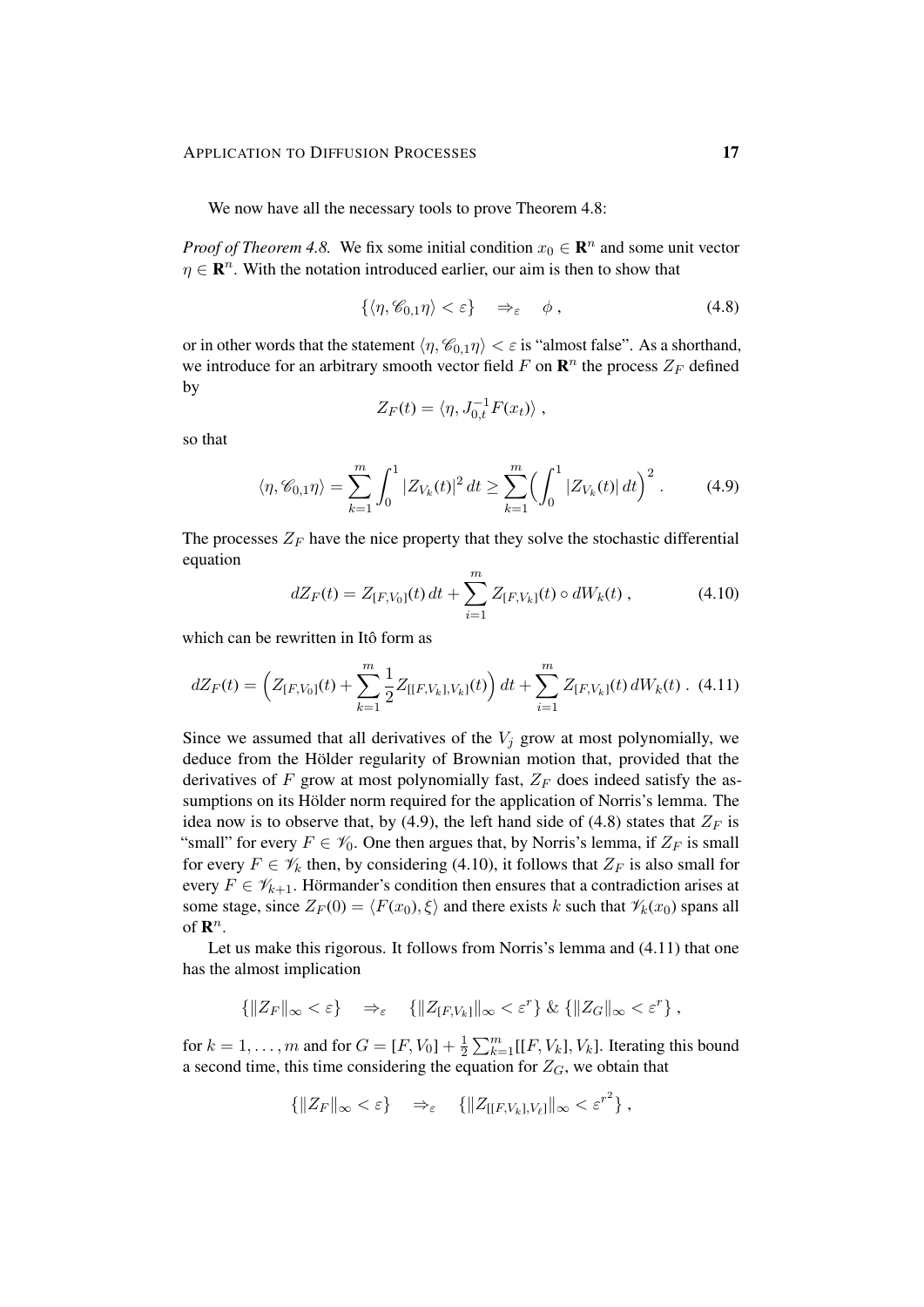so that we finally obtain the implication

$$
\left\{ \|Z_F\|_{\infty} < \varepsilon \right\} \quad \Rightarrow_{\varepsilon} \quad \left\{ \|Z_{[F,V_k]}\|_{\infty} < \varepsilon^{r^2} \right\},\tag{4.12}
$$

for  $k = 0, \ldots, m$ .

At this stage, we are basically done. Indeed, combining (4.9) with Lemma 4.10 as above, we see that

$$
\{\langle \eta, \mathscr{C}_{0,1} \eta \rangle < \varepsilon\} \quad \Rightarrow_{\varepsilon} \quad \{\|Z_{V_k}\|_{\infty} < \varepsilon^{1/5}\}.
$$

Applying (4.12) iteratively, we see that for every  $k > 0$  there exists some  $q_k > 0$ such that

$$
\{\langle \eta, \mathscr{C}_{0,1}\eta \rangle < \varepsilon\} \quad \Rightarrow_{\varepsilon} \quad \bigcap_{V \in \mathscr{V}_k} \{\|Z_V\|_{\infty} < \varepsilon^{q_k}\}.
$$

Since  $Z_V(0) = \langle \eta, V(x_0) \rangle$  and since there exists some  $k > 0$  such that  $\mathcal{V}_k(x_0) =$  $\mathbb{R}^n$ , the right hand side of this expression is empty for some sufficiently large value of k, which is precisely the desired result.  $\Box$ 

#### **References**

- [BH07] F. BAUDOIN and M. HAIRER. A version of Hörmander's theorem for the fractional Brownian motion. *Probab. Theory Related Fields* 139, no. 3-4, (2007), 373–395.
- [Bis81a] J.-M. BISMUT. Martingales, the Malliavin calculus and Hörmander's theorem. In *Stochastic integrals (Proc. Sympos., Univ. Durham, Durham, 1980)*, vol. 851 of *Lecture Notes in Math.*, 85–109. Springer, Berlin, 1981.
- [Bis81b] J.-M. BISMUT. Martingales, the Malliavin calculus and hypoellipticity under general Hörmander's conditions. Z. Wahrsch. Verw. Gebiete **56**, no. 4, (1981), 469–505.
- [BT05] F. BAUDOIN and J. TEICHMANN. Hypoellipticity in infinite dimensions and an application in interest rate theory. *Ann. Appl. Probab.* 15, no. 3, (2005), 1765–1777.
- [Cas09] T. CASS. Smooth densities for solutions to stochastic differential equations with jumps. *Stochastic Process. Appl.* 119, no. 5, (2009), 1416–1435.
- [CF10] T. CASS and P. FRIZ. Densities for rough differential equations under Hörmander's condition. *Ann. of Math.* (2) **171**, no. 3, (2010), 2115–2141.
- [HM06] M. HAIRER and J. C. MATTINGLY. Ergodicity of the 2D Navier-Stokes equations with degenerate stochastic forcing. *Ann. of Math. (2)* 164, no. 3, (2006), 993– 1032.
- [HM11] M. HAIRER and J. C. MATTINGLY. A theory of hypoellipticity and unique ergodicity for semilinear stochastic PDEs. *Electr. Jour. Probab.* To appear.
- [HN05] B. HELFFER and F. NIER. *Hypoelliptic estimates and spectral theory for Fokker-Planck operators and Witten Laplacians*, vol. 1862 of *Lecture Notes in Mathematics*. Springer-Verlag, Berlin, 2005.